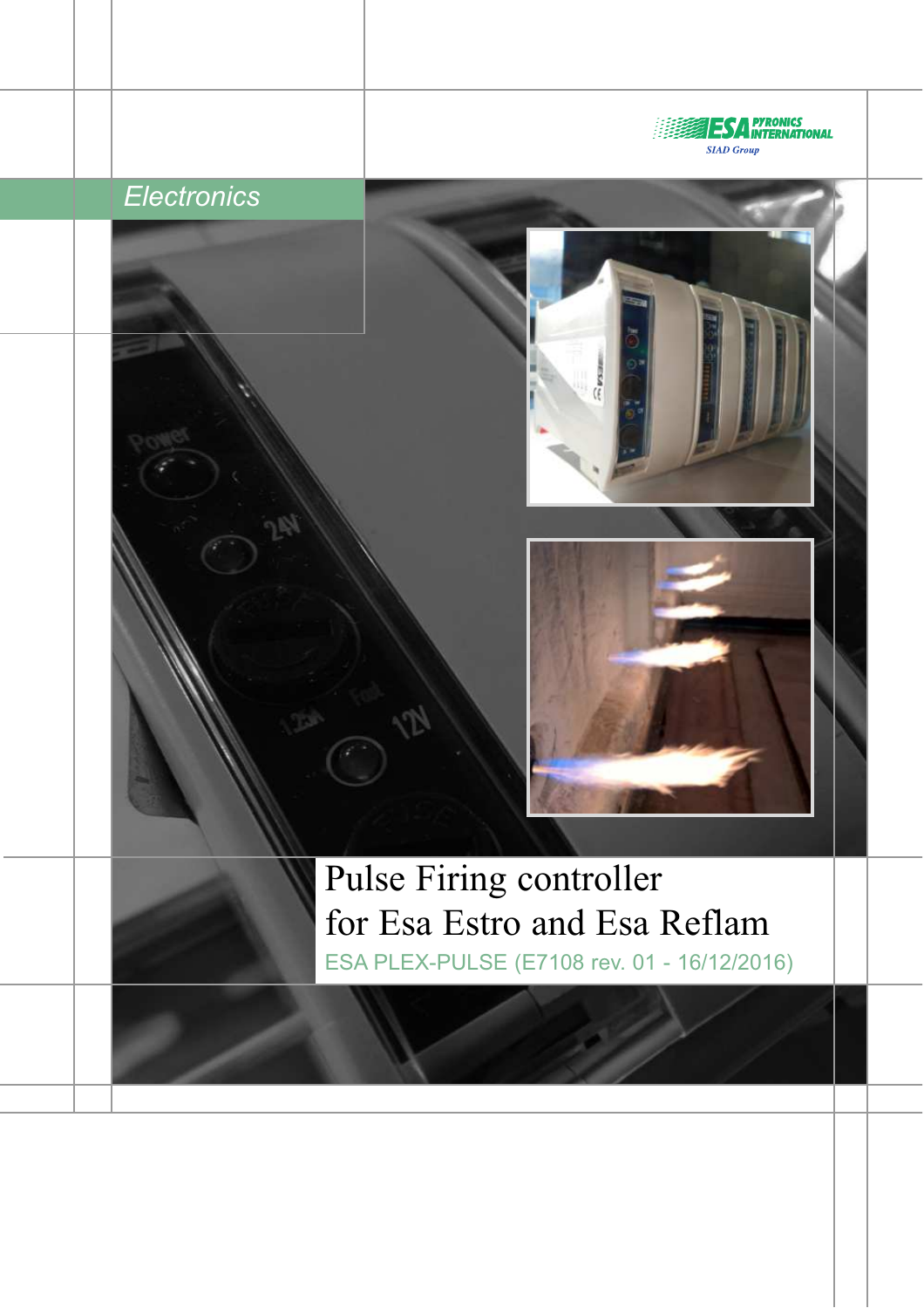#### **GENERAL WARNINGS:**



■ All installation, maintenance, ignition and setting must be performed by qualified staff, respecting the norms present at the time and place of the installation.

 $\blacksquare$  To avoid damage to people and things, it is essential to observe all the points indicated in this handbook. The reported indications do not exonerate the Client/User from observing general or specific laws concerning accidents and environmental safeguarding.

■ The operator must wear proper DPI clothing (shoes, helmets...) and respect the general safety, prevention and precaution norms.

■ To avoid the risks of burns or high voltage electrocution, the operator must avoid all contact with the burner and its control devices during the ignition phase and while it is running at high temperatures.

■ All ordinary and extraordinary maintenance must be performed when the system is stopped.

■ To assure correct and safe use of the combustion plant, it is of extreme importance that the contents of this document be brought to the attention of and be meticulously observed by all personnel in charge of controlling and working the devices.

■ The functioning of a combustion plant can be dangerous and cause injuries to persons or damage to equipment. Every burner must be provided with certified combustion safety and supervision devices.

 $\blacksquare$  The burner must be installed correctly to prevent any type of accidental/undesired heat transmission from the flame to the operator or the equipment.

■ The performances indicated in this technical document regarding the range of products are a result of experimental tests carried out at ESA-PYRONICS. The tests have been performed using ignition systems, flame detectors and supervisors developed by ESA-PYRO-NICS. The respect of the above mentioned functioning conditions cannot be guaranteed if equipment, which is not present in the ESA-PYRONICS catalogue, is used.

**DISPOSAL:**



To dispose of the product, abide by the local legislations regarding it.



■ In accordance to the internal policy of constant quality improvement, ESA-PYRONICS reserves the right to modify the technical characteristics of the present document at any time and without warning.

■ It is possible to download technical sheets which have been updated to the latest revision from the **www.esapyronics.com** website.

■ The products manufactured by ESA-PYRONICS have been created in conformity to the **UNI EN 746- 2:2010** Norms: Equipment for industrial thermal process - Part 2: Safety requirements for combustion and the movement and treatment of combustible elements. This norm is in harmony with the Machine Directive **2006/42/CE**. It is certified that the products in question respect all the requirements prescribed by the above mentioned Norms and Directives.

■ Certified in conformity with the **UNI EN ISO 9001** Norm by DNV GL.

#### **CERTIFICATIONS:**

ESA PLEX-PULSE is in compliance with European Union directives and standards: **2014/30/UE** (electromagnetic compatibility) **2014/35/UE** (low voltage), **EN 61000-4-2**, **EN 61000-4-4**, **EN 61000-4-5** and **EN 61000-4-11** (electromagnetic compatibility: conducted and radiated emissions, ESD, burst, surges and Power fails immunity).

#### **ASSISTANCE/CONTACTS:**



**Headquarters:** Esa S.p.A. Via Enrico Fermi 40 24035 Curno (BG) - Italy Tel +39.035.6227411 Fax +39.035.6227499 **esa@esacombustion.it**

**International Sales:** Pyronics International s.a. Zoning Industriel, 4ème rue B-6040 Jumet - Belgium Tel +32.71.256970 Fax +32.71.256979 **marketing@pyronics.be**

**www.esapyronics.com**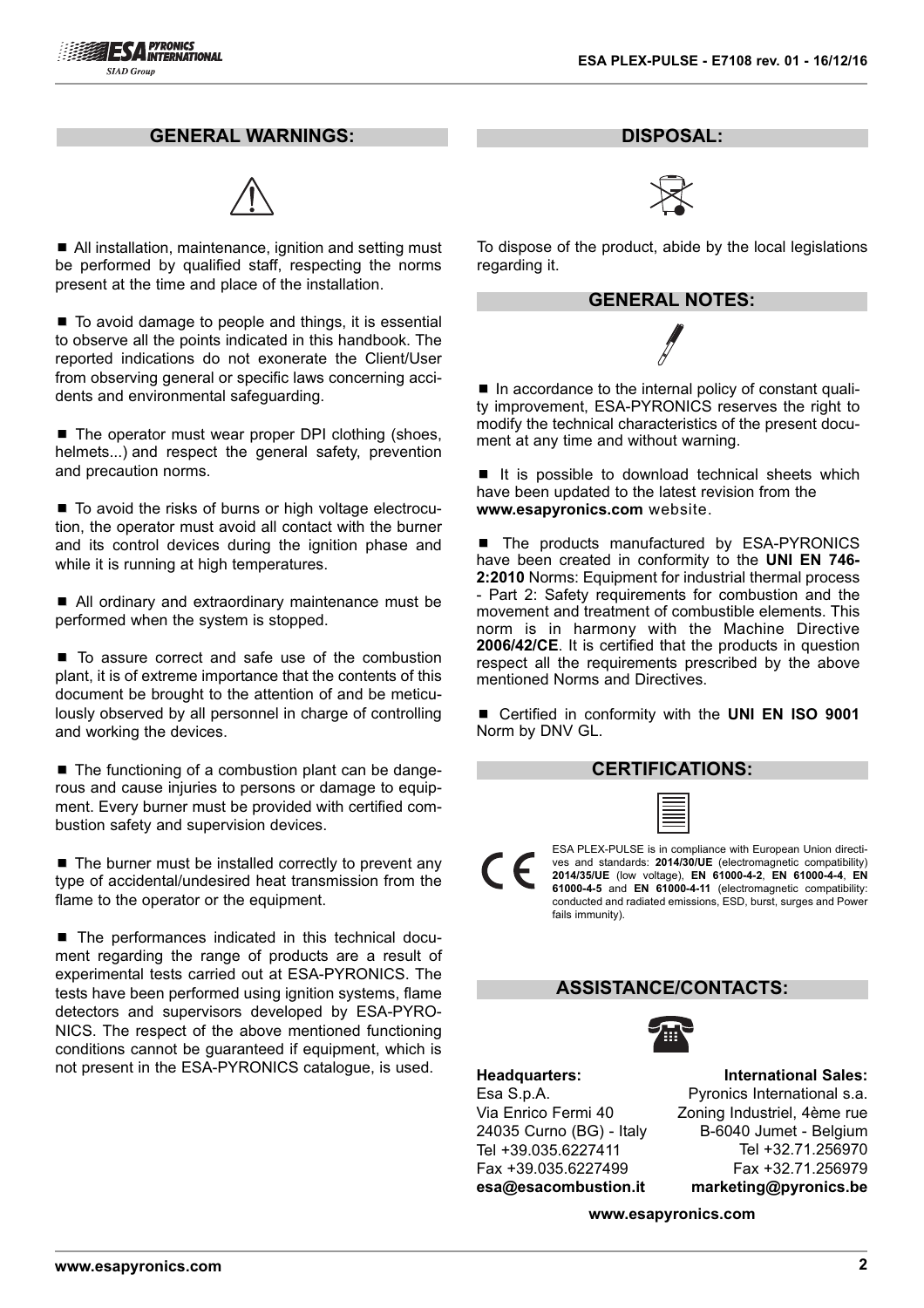



ESA PLEX-PULSE is a device dedicated to managing the burner pulses controlled by ESA ESTRO and ESA REFLAM according to a percentage of the power required for maintaining the temperature.

The device has the purpose to improve performance in terms of flexibility and performance in order to allow the customer to manage the heat treatment of their own plant in an innovative way. Special care was given to the aspect of product line that has reduced the area used inside the electrical panel making the most of its height. The card allows any control or supervising device (PLC, PC, DCS ecc...) to command and receive information regarding the burner conditions using digital I/O and analogical inputs in a fast and versatile manner.

#### **APPLICATIONS**

■ Double step impulse control for the burners, modulating them from minimum to maximum power or from off to on.

■ Triple step impulse control for the burners, modulating them from off, to minimum power and maximum power according to the power percentage requested for heating.

■ Impulse control only of the air valves to carry out controller cooling according to the power percentage requested for cooling.

■ ECS control of up to a maximum of 4 control areas and 16 burners per zone, via the ECS bus.

## **CHARACTERISTICS**

#### **GENERAL:**

| ■ Supply voltage:                                     | 90÷240Vac                              |
|-------------------------------------------------------|----------------------------------------|
| ■ Supply frequency:                                   | 40÷70 Hz                               |
| Maximum absorption:                                   | 40 VA                                  |
| Operating temperature:                                | $0+50$ °C                              |
| Storage temperature:                                  | -10÷70 °C                              |
| $\blacksquare$ Fixing:                                | on DIN 35mm rail (EN50022)             |
| Mounting position:                                    | any                                    |
| Protection degree:                                    | <b>IP10</b>                            |
| ■ Working environment:                                | Not suitable for explosive or          |
|                                                       | corrosive environments                 |
| ■ ESA PLEX-PULSE-HWR dimensions                       |                                        |
|                                                       | 187.5X114 H119mm                       |
| ■ ESA PLEX-PULSE-HWR Weight                           | 1000g                                  |
| ■ Type of analog input signal: 0-10V,0-20mA, 4-20mA   |                                        |
| Impedance of analog inputs:                           | >30Kohm x Volt                         |
|                                                       | 250 ohm x mA                           |
| Digital input tension:                                | 24Vdc                                  |
| Digital input absorption:                             | 7 <sub>m</sub> A                       |
| Digital input length line:                            | max 5 mt                               |
| Maximum flow rate digital outputs:                    |                                        |
|                                                       | 2A @ 230V cosj=1<br>1A @ 230V cosj=0.5 |
| Number of controllable burners:                       | max 64                                 |
| Number of zones controlled:                           | max 4                                  |
|                                                       | max 16                                 |
| Number of burners per zone:<br>ECS field bus tension: | max 25Vdc                              |
| ■ Data transmission rate of ECS bus:                  | 9600 baud                              |
|                                                       | max 200mt with ECS cable               |
| ■ Length of ECS line                                  | or with busway                         |
|                                                       |                                        |

■ Instruments that can be connected to the ECS active output max 64 9600 baud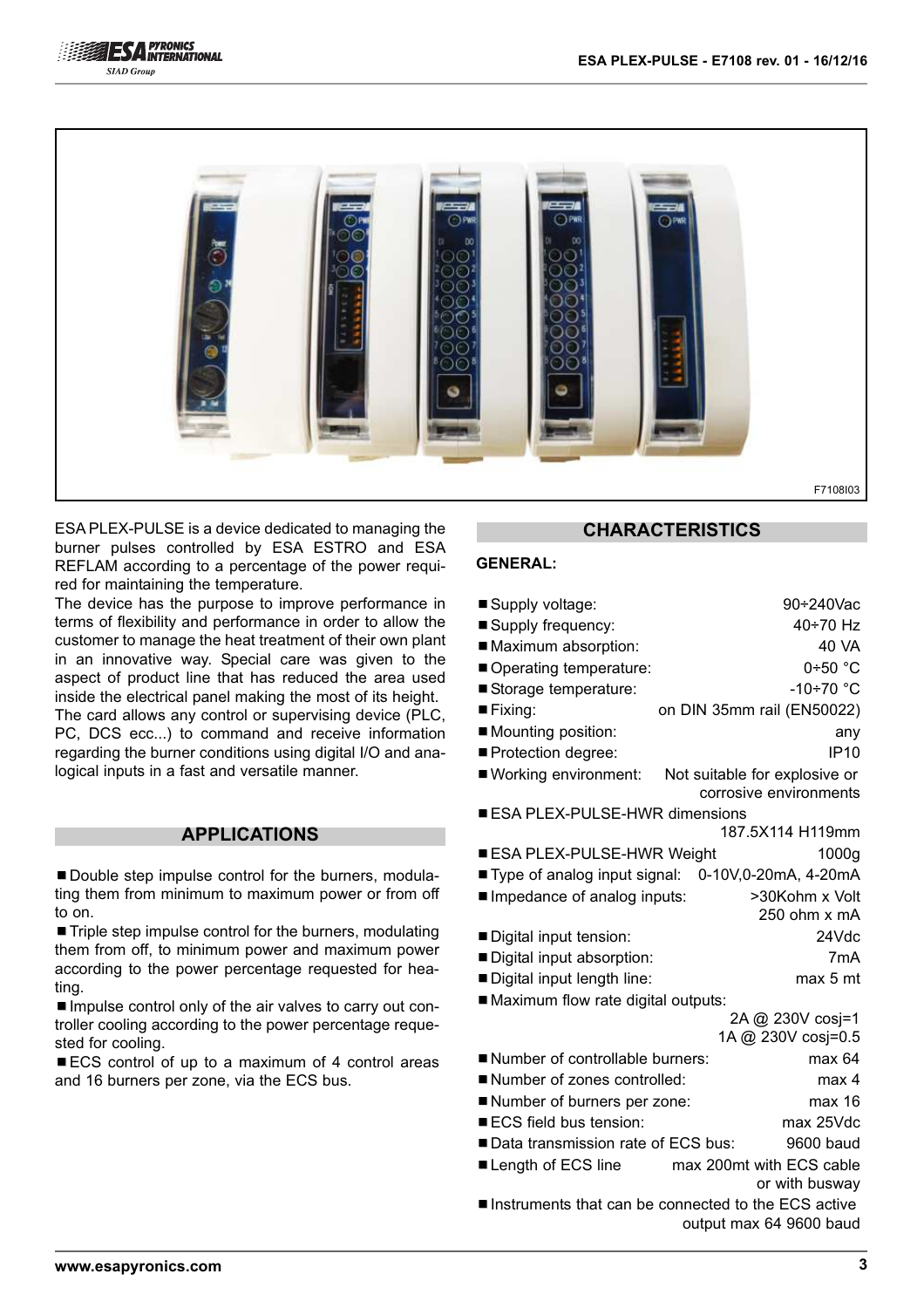## **DESCRIPTION**

ESA PLEX-PULSE allows the user to manage the heat treatment of the plant, in an innovative, fast and versatile way.

The pulse adjustment system presents numerous benefits because the flows are distributed in a more homogeneous way inside the control area. The main advantages are the reduction of the temperature difference for various points of the same area, especially when the required power is minimum; and a turn-down of better regulation, proportional to the number of burners of the area. The fundamental characteristic of the pulse-firing is the sequential management of the burners on the basis of time, by modulating the duration of the phase of full power compared to that of a minimum power or off, depending on the adjustment percentage required by temperature controller. The burners therefore do not take on intermediate powers but pass continuously from minimum to maximum generating convective motions inside the combustion chamber. The definition of the operating timing and alternating of the burners is defined by an algorithm, present in ESA PLEX-PULSE, which processes in real time the process data. The algorithm according to the required regulation power calculates the scanning time and the operation of the burners, all resulting in serial commands on the ECS bus output towards the ESA ESTRO and ESA REFLAM burner control devices.

The PLEX-PULSE ESA device allows you to control up to a maximum of 64 burners divided into 4 zones with 16 devices.

ESA PLEX-PULSE interfaces with the control system via

analog and digital signals. In particular via analog inputs it receives the power adjustment values for each zone; while through digital inputs it receives the consents to activate the burners or other functions (forcing, reset etc). Finally, the device has digital outputs that send back to the supervisor the status of the controlled burners. ESA PLEX-PULSE is supplied in separate modules suitable for mounting at the back of the panel, each dedicated to a specific function. The modules are the following:

- Power supply module ESA ALIM-2
- Controller module ESA CPU PLEX PULSE
- Digital input-output module ESA D8IO n°1
- Digital input-output module ESA D8IO n°2
- Analogical input module ESA A4I

The modules are interconnected via a quick connect multi-cable supplied with the device, and each has LEDs that indicate the operating status.

The power section, consisting of a universal power ESA ALIM2 (switching) that accepts a wide supply voltage range thus ensuring the functionality of the device in hostile environments. Connections are made using the quick release connectors, which facilitate the wiring operations or maintenance.

ESA PLEX-PULSE is equipped with a configuration software that allows you to customize various functions including power thresholds and number of burners per zone, to adapt it to any type of burner and installation.



ESA PLEX-PULSE has connections on the top and bottom, while the signs are present only on the front side.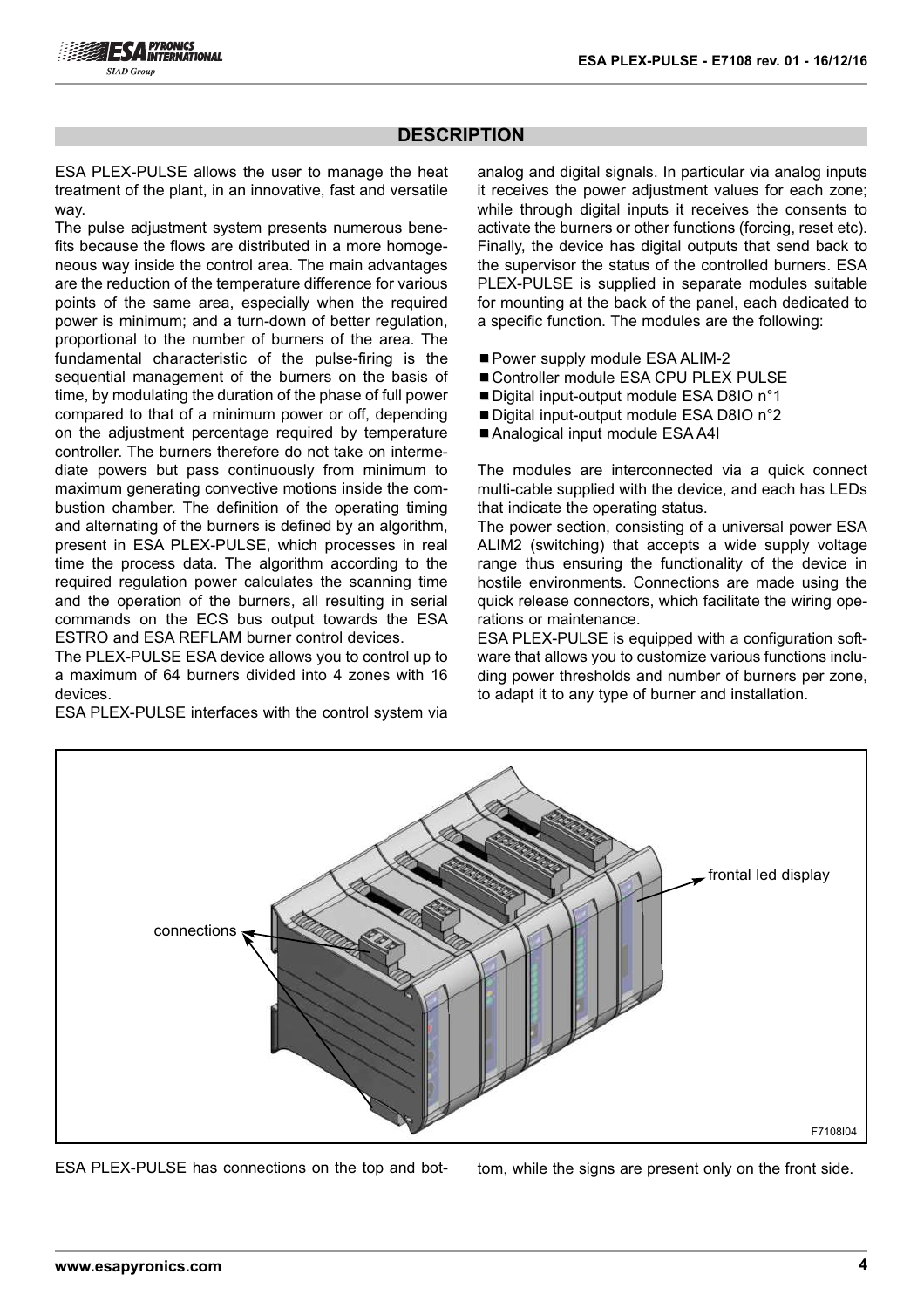ESA PLEX-PULSE is made uo of more than one midule and each on ehas a LED to indicate its operation status. Here below are all the indications available and their mea-

#### **ESA ALIM-2 power module**

The module ESA ALIM-2 has three leds on the front of the

ning grouped according to the ESA PLEX-PULSE modules.

display to be able to quickly recognize any anomalies.

| <b>LED</b>      | <b>STATE</b>  | <b>DESCRIPTION</b>                                |
|-----------------|---------------|---------------------------------------------------|
|                 | <b>STEADY</b> | Power adapter present                             |
| Power<br>(Red)  | <b>OFF</b>    | Power adapter not present                         |
|                 | <b>STEADY</b> | 24Vdc output present                              |
| 24V<br>(Green)  | <b>OFF</b>    | 24Vdc output present, check the fuse on the front |
|                 | <b>STEADY</b> | 12Vdc output present                              |
| 12V<br>(Yellow) | <b>OFF</b>    | 12Vdc output present, check the fuse on the front |

## **ESA CPU PLEX-PULSE controller module**

The module ESA CPU PLEX-PULSE has seven indication leds on the front, one of which is related to the power, two for the data flow on the ECS bus towards the burner controls and the others used for the indication of the state of the device or of the communication bus.

| <b>LED</b>                 | <b>STATE</b>    | <b>DESCRIPTION</b>                                  |
|----------------------------|-----------------|-----------------------------------------------------|
|                            | <b>STEADY</b>   | Power adapter present                               |
| <b>PWR</b><br>(Green)      | <b>OFF</b>      | Power adapter not present                           |
|                            | <b>FLASHING</b> | ECS transmission towards the burner controls is on  |
| <b>TX</b><br>(Green)       | <b>OFF</b>      | ECS transmission towards the burner controls is off |
|                            | <b>FLASHING</b> | ECS reception from the burner controls is on        |
| TX<br>(Green)              | <b>OFF</b>      | ECS reception from the burner controls is off       |
|                            | <b>STEADY</b>   | Anomaly: shortcircuit on ECS bus                    |
|                            | <b>FLASHING</b> | Dip-switch configuration error                      |
| (Red)                      | <b>OFF</b>      | No anomaly                                          |
| $\overline{2}$<br>(Yellow) | <b>STEADY</b>   | Card in configuration                               |
|                            | <b>FLASHING</b> | Timeout of PLEX-PULSE / Buner control communication |
|                            | <b>OFF</b>      | No anomaly                                          |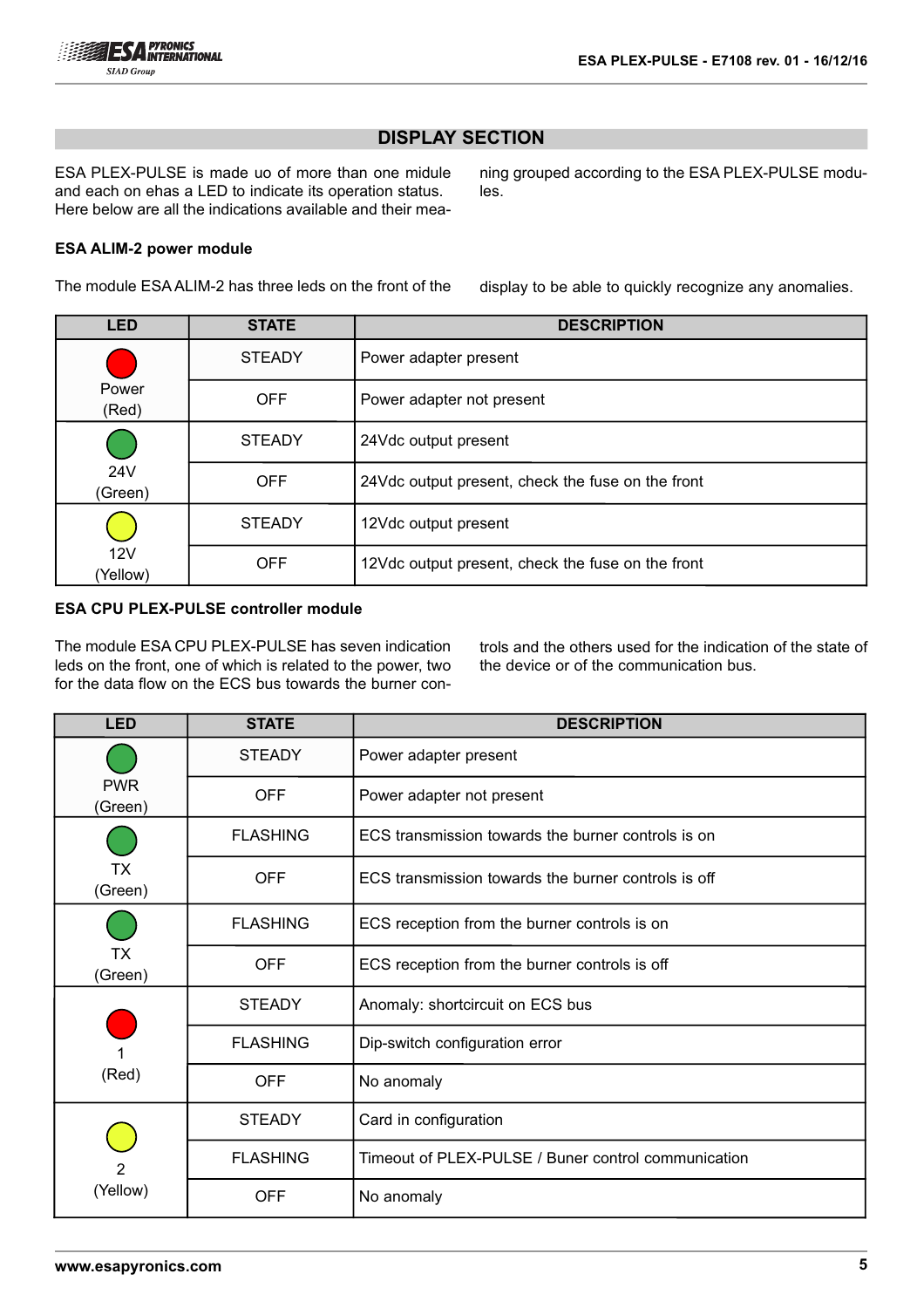| <b>LED</b>                             | <b>STATE</b>    | <b>DESCRIPTION</b>                       |
|----------------------------------------|-----------------|------------------------------------------|
|                                        | <b>STEADY</b>   | "Remote Enable" button unlock command on |
| 3                                      | <b>FLASHING</b> | ECS function on                          |
| (Green)                                | <b>OFF</b>      | Special functions not on                 |
| <b>Service Service</b><br>4<br>(Green) | <b>STEADY</b>   | Device for regular operation             |
|                                        | <b>FLASHING</b> | Configuration device low level           |
|                                        | <b>OFF</b>      | Device is not running regularly          |

### **Digital input-output module ESA D8IO n°1**

The digital module ESA D8IO with address 1 has eight leds on the front which are related to the digital input statuses and eight leds related to the digital output statuses as well as one led related to the power.

| <b>LED</b>            | <b>STATE</b>  | <b>DESCRIPTION</b>        |
|-----------------------|---------------|---------------------------|
|                       | <b>STEADY</b> | Power adapter present     |
| <b>PWR</b><br>(Green) | OFF           | Power adapter not present |

| <b>LED</b>                 | <b>STATE</b> | <b>DESCRIPTION</b>                   |
|----------------------------|--------------|--------------------------------------|
|                            | <b>ON</b>    | Generic prepurge command present     |
| DI <sub>1</sub><br>(Green) | <b>OFF</b>   | Generic prepurge command not present |
|                            | ON           | Reset command present                |
| DI2<br>(Green)             | <b>OFF</b>   | Reset command not present            |
|                            | <b>ON</b>    | Forcing to minimum present           |
| DI <sub>3</sub><br>(Green) | <b>OFF</b>   | Forcing to minimum not present       |
|                            | <b>ON</b>    | <b>HEATING command present</b>       |
| DI4<br>(Green)             | <b>OFF</b>   | COOLING command present              |
|                            | ON           | Enable zone 1 command present        |
| DI <sub>5</sub><br>(Green) | <b>OFF</b>   | Enable zone 1 command not present    |
|                            | ON           | Manual zone 1 command present        |
| DI6<br>(Green)             | <b>OFF</b>   | Manual zone 1 command not present    |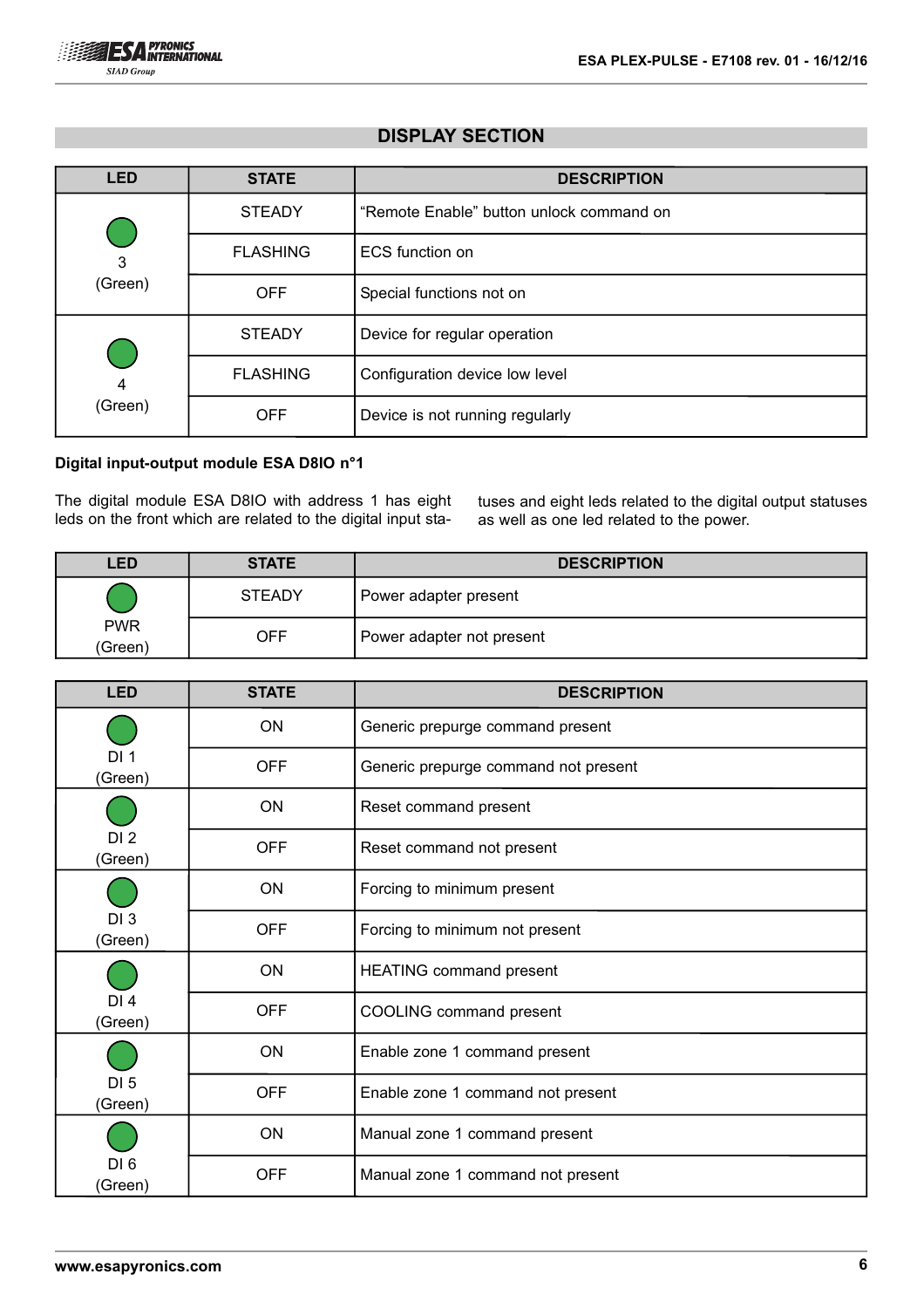| <b>LED</b>                 | <b>STATE</b> | <b>DESCRIPTION</b>                |
|----------------------------|--------------|-----------------------------------|
|                            |              | <b>NOT USED</b>                   |
| DI <sub>7</sub><br>(Green) |              | <b>NOT USED</b>                   |
|                            | <b>ON</b>    | Enable zone 2 command present     |
| DI <sub>8</sub><br>(Green) | <b>OFF</b>   | Enable zone 2 command not present |

| <b>LED</b>                 | <b>STATE</b> | <b>DESCRIPTION</b>                      |
|----------------------------|--------------|-----------------------------------------|
|                            | ON           | System working                          |
| DO <sub>1</sub><br>(Green) | <b>OFF</b>   | System fault                            |
|                            | ON           | Fault on ECS bus present                |
| DO <sub>2</sub><br>(Green) | <b>OFF</b>   | ECS bus ok                              |
|                            | $\prime$     | <b>NOT USED</b>                         |
| DO <sub>3</sub><br>(Green) | T            | <b>NOT USED</b>                         |
|                            | T            | <b>NOT USED</b>                         |
| DO <sub>4</sub><br>(Green) | $\prime$     | <b>NOT USED</b>                         |
|                            | ON           | Zone 1 - at least one burner running    |
| DO <sub>5</sub><br>(Green) | <b>OFF</b>   | Zone 1 - no burner running              |
|                            | ON           | Zone 1 - at least one burner in lockout |
| DO <sub>6</sub><br>(Green) | <b>OFF</b>   | Zone 1 - no burner in lockout           |
|                            | $\prime$     | Zone 1 - Spare                          |
| DO <sub>7</sub><br>(Green) | T            | Zone 1 - Spare                          |
|                            | ON           | Zone 2 - at least one burner running    |
| DO <sub>8</sub><br>(Green) | <b>OFF</b>   | Zone 2 - no burner running              |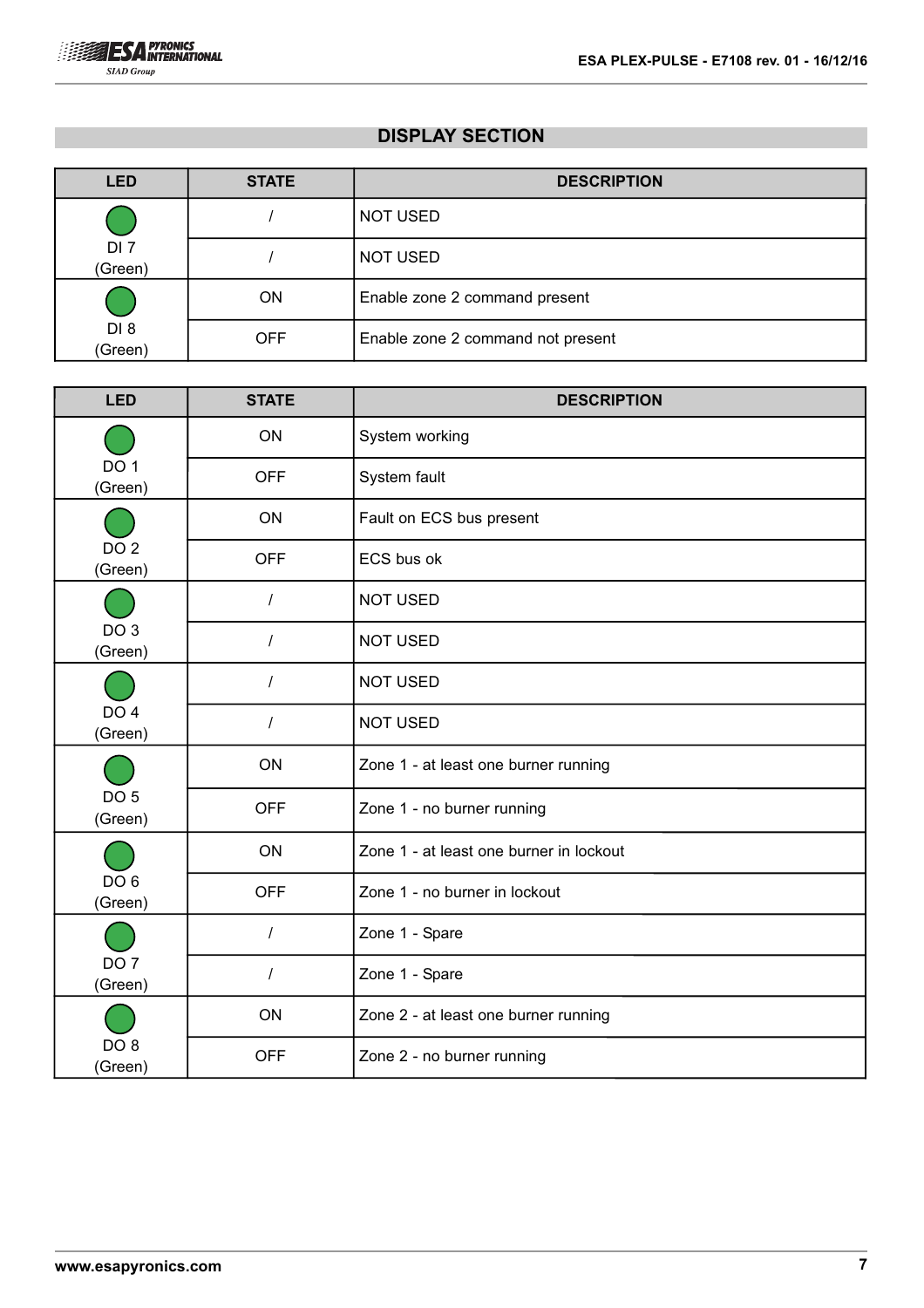#### **Digital input-output module ESA D8IO n°2**

The digital module ESA D8IO with address 2 has eight leds on the front which are related to the digital input statuses and eight leds related to the digital output statuses as well as one led related to the power.

| <b>LED</b>            | <b>STATE</b>  | <b>DESCRIPTION</b>        |
|-----------------------|---------------|---------------------------|
|                       | <b>STEADY</b> | Power adapter present     |
| <b>PWR</b><br>(Green) | <b>OFF</b>    | Power adapter not present |

| <b>LED</b>                 | <b>STATE</b> | <b>DESCRIPTION</b>                |
|----------------------------|--------------|-----------------------------------|
|                            | ON           | Zone 2 manual command present     |
| DI <sub>1</sub><br>(Green) | <b>OFF</b>   | Zone 2 manual command not present |
|                            | $\prime$     | <b>NOT USED</b>                   |
| DI <sub>2</sub><br>(Green) | $\prime$     | <b>NOT USED</b>                   |
|                            | ON           | Zone 3 enable command present     |
| DI <sub>3</sub><br>(Green) | <b>OFF</b>   | Zone 3 enable command not present |
|                            | ON           | Zone 3 manual command present     |
| DI <sub>4</sub><br>(Green) | <b>OFF</b>   | Zone 3 manual command not present |
|                            |              | <b>NOT USED</b>                   |
| DI <sub>5</sub><br>(Green) |              | <b>NOT USED</b>                   |
|                            | ON           | Zone 4 enable command present     |
| DI6<br>(Green)             | <b>OFF</b>   | Zone 4 enable command not present |
|                            | <b>ON</b>    | Zone 4 manual command present     |
| DI <sub>7</sub><br>(Green) | <b>OFF</b>   | Zone 4 manual command not present |
|                            | $\prime$     | <b>NOT USED</b>                   |
| DI <sub>8</sub><br>(Green) | $\prime$     | <b>NOT USED</b>                   |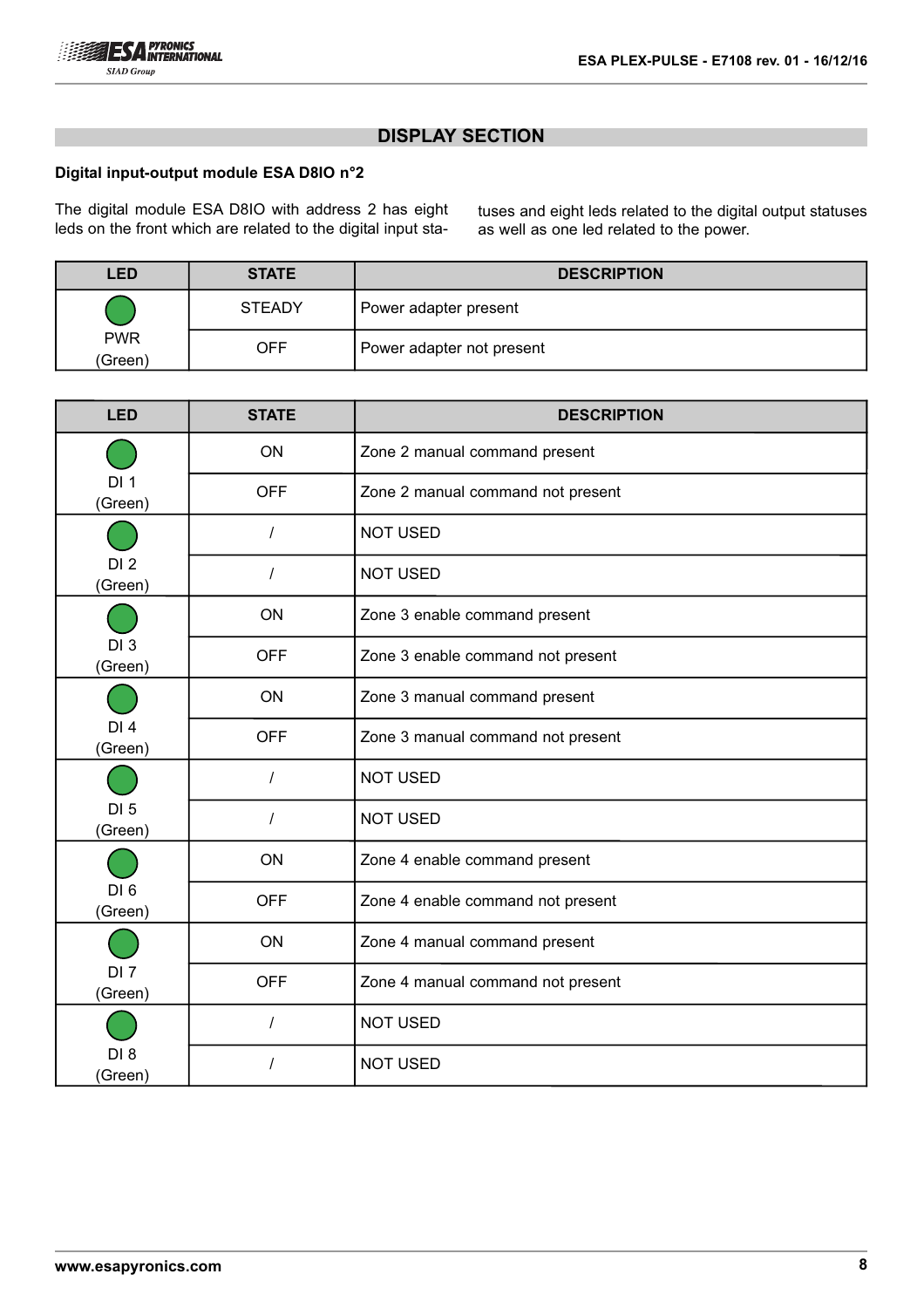

| <b>LED</b>                 | <b>STATE</b> | <b>DESCRIPTION</b>                      |
|----------------------------|--------------|-----------------------------------------|
|                            | ON           | Zone 2 - at least one burner in lockout |
| DO <sub>1</sub><br>(Green) | <b>OFF</b>   | Zone 2 - no burner in lockout           |
|                            | $\prime$     | Zone 2 - spare                          |
| DO <sub>2</sub><br>(Green) | $\prime$     | Zone 2 - spare                          |
|                            | ON           | Zone 3 - at least one burner running    |
| DO <sub>3</sub><br>(Green) | <b>OFF</b>   | Zone 3 - no burner running              |
|                            | ON           | Zone 3 - at least one burner in lockout |
| DO <sub>4</sub><br>(Green) | <b>OFF</b>   | Zone 3 - no burner in lockout           |
|                            | I            | Zona 3 - spare                          |
| DO <sub>5</sub><br>(Green) |              | Zona 3 - spare                          |
|                            | ON           | Zone 4 - at least one burner running    |
| DO <sub>6</sub><br>(Green) | <b>OFF</b>   | Zone 4 - no burner running              |
|                            | ON           | Zone 4 - at least one burner in lockout |
| DO <sub>7</sub><br>(Green) | <b>OFF</b>   | Zone 4 - no burner in lockout           |
|                            | $\prime$     | Zone 4 - spare                          |
| DO <sub>8</sub><br>(Green) |              | Zone 4 - spare                          |

## **Analogical input Module ESA A4I**

The analogical module ESA A4I with 6 addresses has only one led related to power.

| <b>LED</b>            | <b>STATE</b>  | <b>DESCRIPTION</b>        |
|-----------------------|---------------|---------------------------|
| <b>PWR</b><br>(Green) | <b>STEADY</b> | Power adapter present     |
|                       | <b>OFF</b>    | Power adapter not present |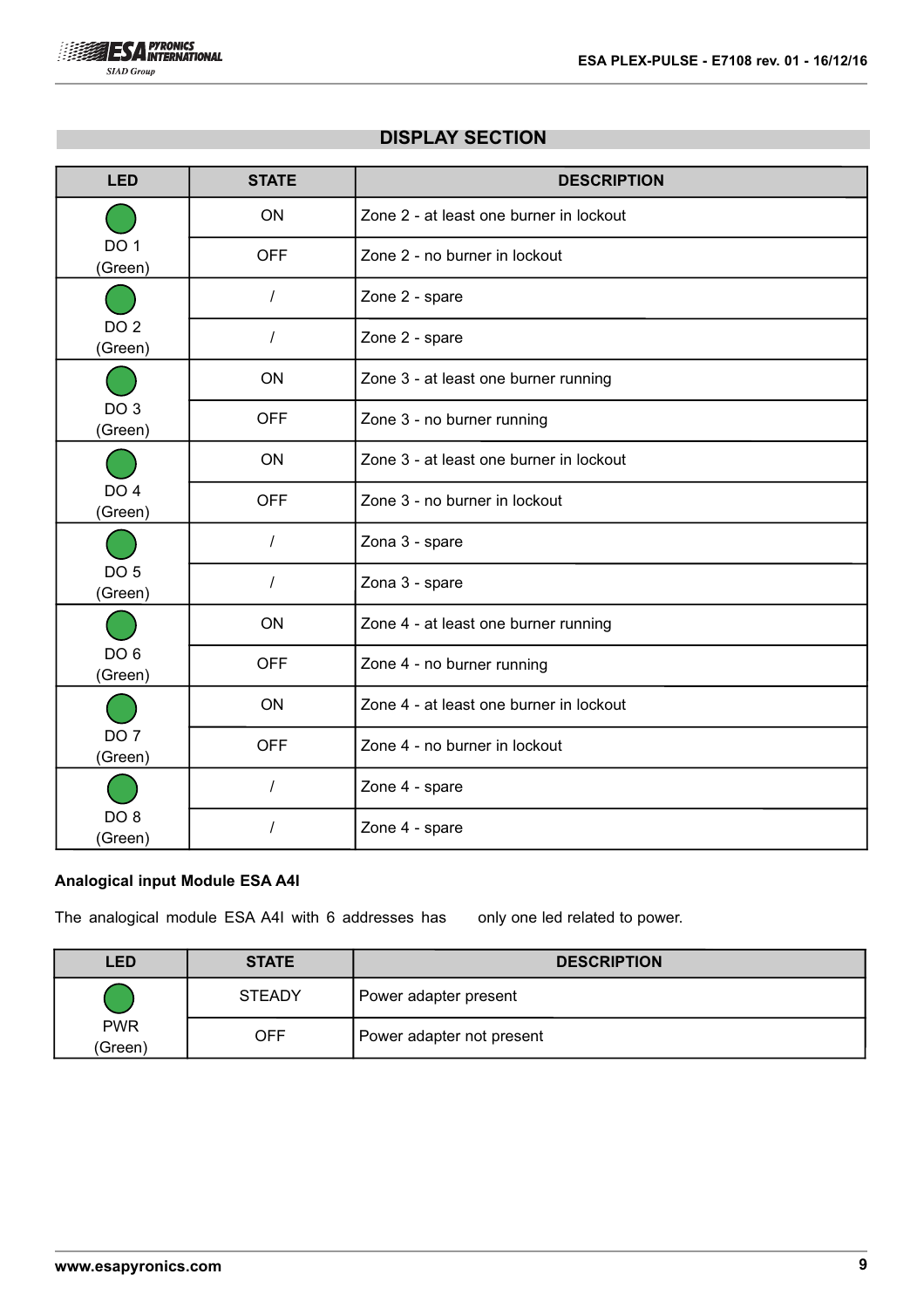

functioning.

#### **INDICATIONS FOR ANOMALIES AND ERRORS**

Thanks to indication leds the ESA PLEX-PULSE allows easy identification of the regular status or possible mal-

**LED AND DEVICE STATUS 1 2 3 4 Description Solution**  $(\text{red})$   $(\text{yellow})$   $(\text{green})$   $(\text{green})$ off off off off off off off off  $\int$  The device works correctly and there is no anomaly filter is no anomaly filter  $\frac{1}{2}$  / problem on ECS bus ESA ESTRO burner control is Check all the ECS bus conoff off connected but with ECS bus nections polarity reversed. One or more ESA ESTRO Reset the installation bits on burner control devices not the flame control not present connected. in the configuration. off  $\|((\circ))\|$  off Check via PROG-1 ESA the ESA ESTRO burner control serial address of the flame connected but with incorrect controls installed. (See serial address. "Operation-ECS-BUS") Dip-switch configuration problem Check the dip-switch selector  $\bigl(\bigl((\bullet)\bigr)\bigr)$ Device with dip-switch selector off off off according to the configuration set incorrectly you wish to use.



flashing indication.

Steady indication.

During steady-state operation ESA PLEX-PULSE continuously transmits the commands to the flame controls and receives from them the state, so each time a Tx LED flashes, there must be a corresponding Rx LED flashing. In case the device sends cumulative commands to the burners or in the presence of anomalies, ESA PLEX-PULSE does not receive any reply, and displays only the flashing of the Tx LED. This indication is carried out under the following conditions:

This indication is carried out under the following conditions:

■ activation of the general stop command for all burners;

- $\blacksquare$  interruption of the connection on the ECS bus;
- address configuration and baud rate does not match between the device and the flame controls;
- Flame controls required but not installed.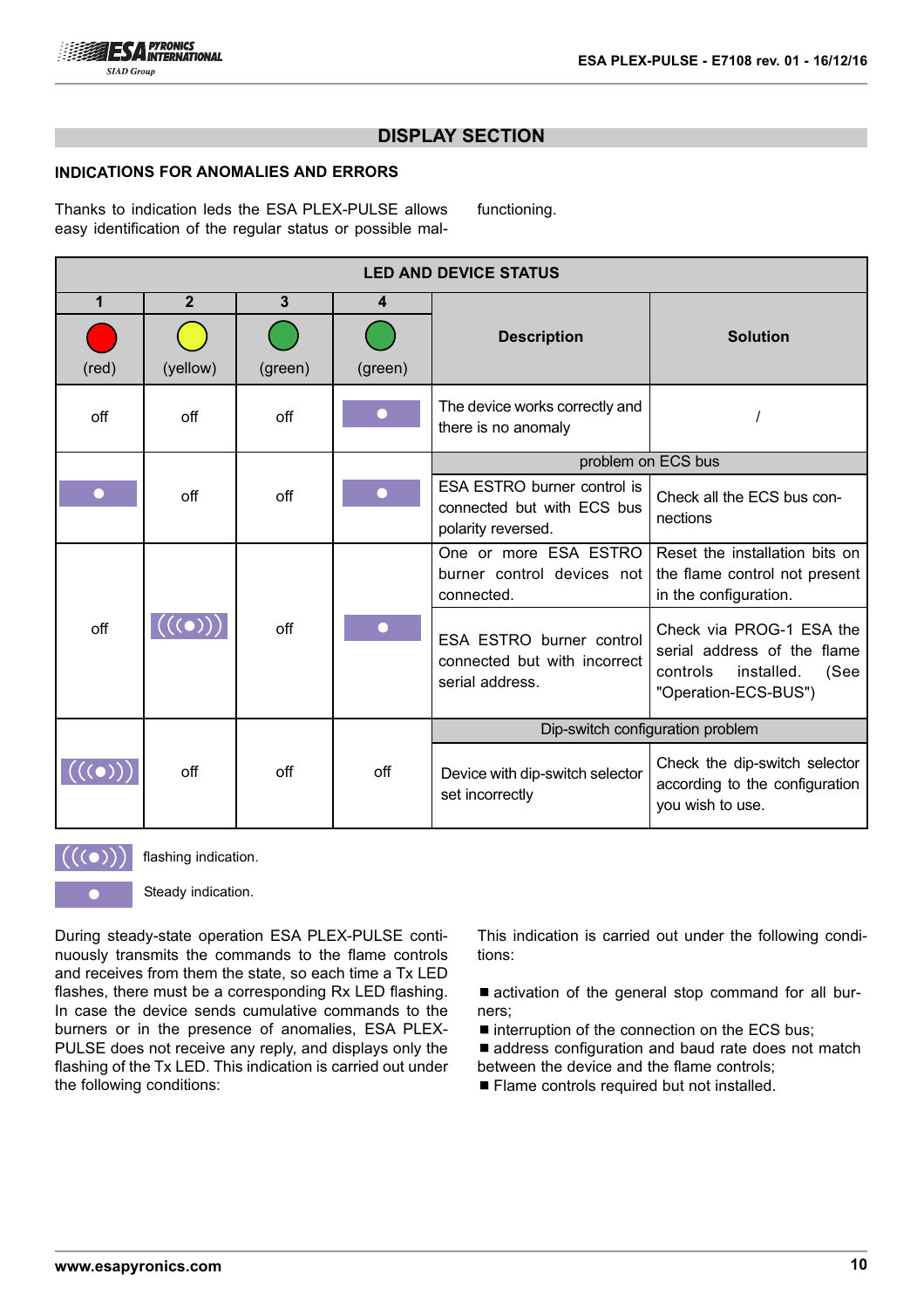

#### **PULSE FIRING FUNCTIONING**

ESA PLEX-PULSE translates the power of acquired adjustment via analog input in a pulse control of burners with different functions depending on the value acquired by adapting its behavior to suit its operation. The device allows three modes of the burner pulse control in addition to other two forcing modes. The activation of the various functions is done during configuration and control depends on what the user wants to have as well as on the devices installed that constrain certain choices: for OFF-MIN-MAX control, a three stage air valve is needed (e.g. ESA SERIO -TPF).

The modes are:

■ OFF-MIN pulse control:

- OFF-MAX pulse control;
- MIN-MAX pulse control;
- OFF forcing;
- BOOSTER forcing.

During the configuration phase the user must decide which mode to use and the power percentage that determines the passing from one control to the other. In this way, when the adjustment power calculated by the temperature regulator changes, ESA PLEX-PULSE adapts the burner operation optimizing their performance and limiting the stress of the components.

In the following graph four types of regulation zone controls are indicated in which the burners, with the same power and regulation, are controlled in different ways.

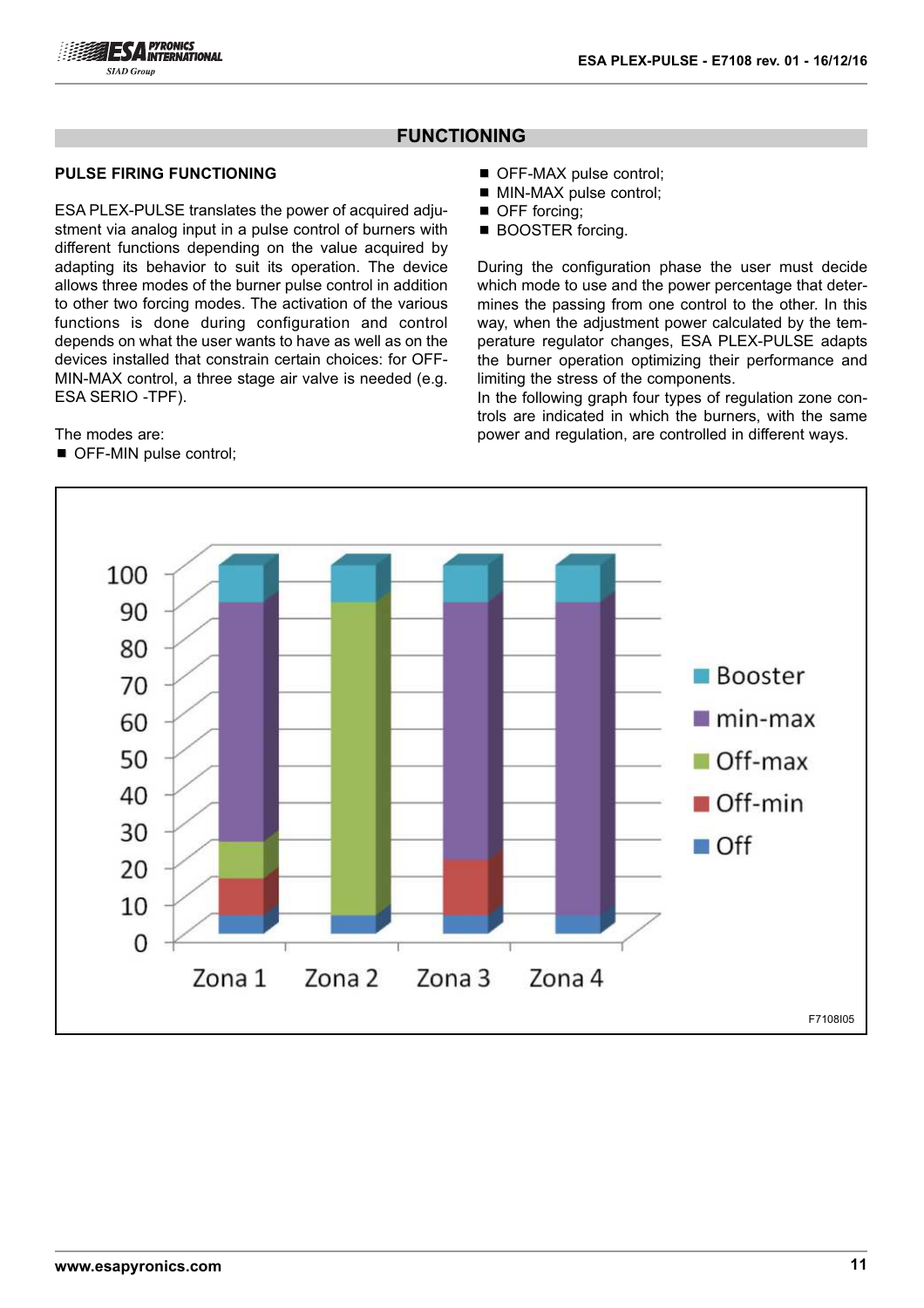Using Zone 1 as reference, we can see all 5 control modes enabled, therefore ESA PLEX-PULSE will control

the burners in this zone in the following way:

| <b>OUTPUT VALUE</b><br><b>ADJUSTMENT</b> | <b>MODE</b>            | <b>DESCRIPTION</b>                                                                                                |
|------------------------------------------|------------------------|-------------------------------------------------------------------------------------------------------------------|
| <b>PWR &lt;5%</b>                        | OFF forcing            | All the burners in the zone are forced to minimum.                                                                |
| $5\% <$ PWR <15%                         | OFF-MIN pulse          | The burners are alternately commanded to switch off or<br>switch on at minimum power for varying periods of time. |
| $15\% <$ PWR < 25%                       | <b>OFF-MAX Pulse</b>   | The burners are alternately commanded to switch off or<br>switch on at maximum power for varying periods of time. |
| $25\% < PWR < 90\%$                      | <b>MIN MAX Pulse</b>   | The burners are alternately commanded to minimum or maxi-<br>mum power for varying periods of time.               |
| $90\% < PWR$                             | <b>BOOSTER Forcing</b> | All the burners in the zone are forced to switch on to the<br>maximum power.                                      |

ESA PLEX-PULSE in the pulse mode in a differentiated manner controls the individual burners, commanding them in sequential rotation to the power defined for the predetermined time, according to the adjustment percentage.

In the following diagram pulse control is represented with a regulation percentage that is stable at 50% where in every moment 50% of the burners is commanded to the pre-established power.



Referring to the two graphs, speculating a regulation power stable at 50%, in Zone 2 (OFF-MAX mode) the lines that are highlighted indicate the time in which the burners are running at maximum power, whilst the others indicate when the burners are off.

In the case of Zones 1/3/4 (MIN-MAX mode), the lines

that are highlighted indicate the time in which the burners are running at maximum power, whist the others indicate when the burners are running at minimum power.

The rotation sequence of the burner is defined during the configuration phase, allowing the user to change it according to the shape of the furnace.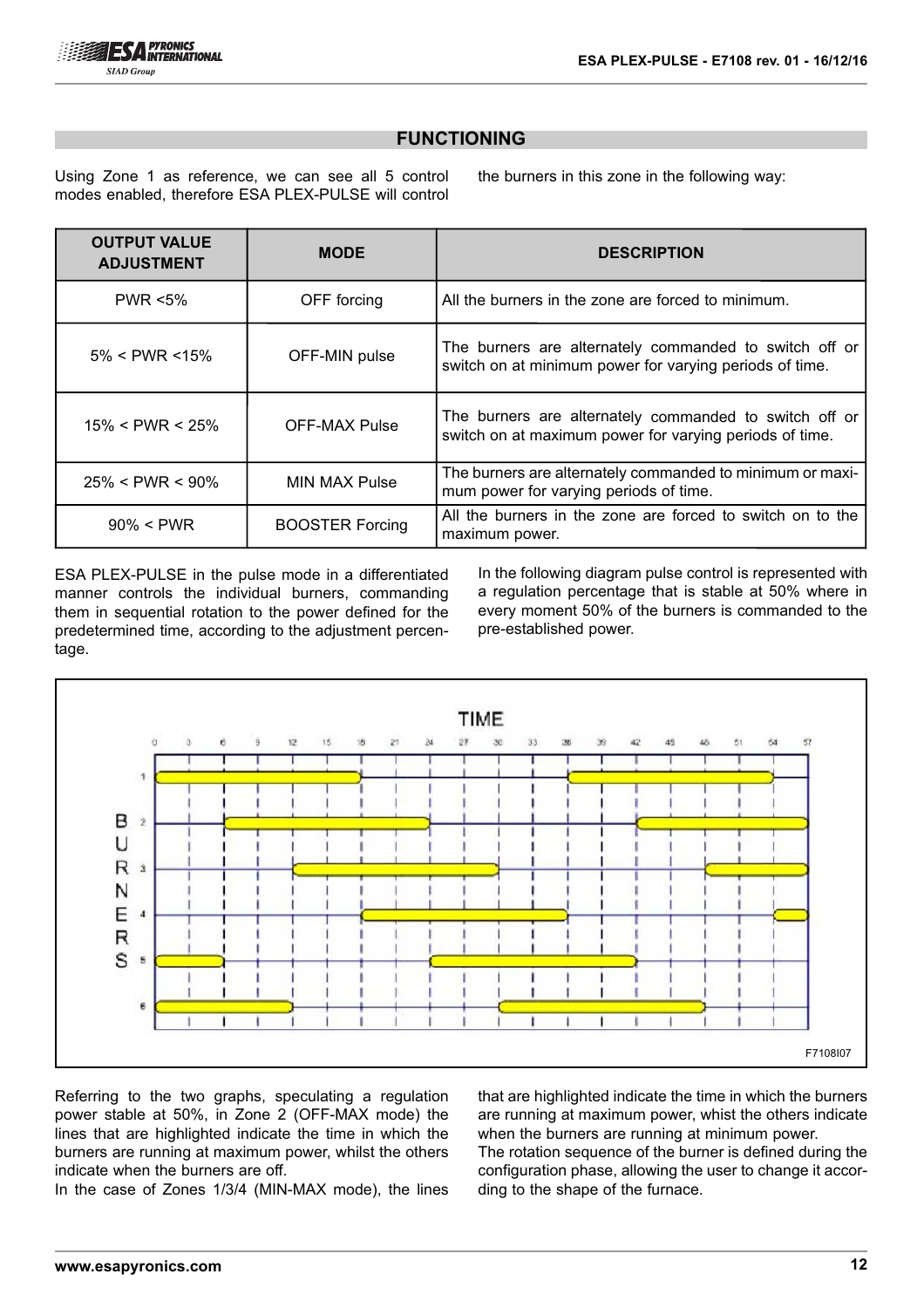#### **OFF-MIN pulse control**

The burners are commanded to switch off or switch on at minimum power for a variable period of time, proportional to the regulation percentage.

During configuration this control is enabled in addition to choosing the activation threshold, referring to the adjustment percentage. This type of control requires the instal-

#### **OFF-MAX pulse control**

The burners are commanded to switch off or to switch on at maximum power for a variable period of time that is proportional to the regulation percentage.

During configuration this control is enabled in addition to choosing the activation threshold referring to the adju-

#### **MIN-MAX pulse control**

The burners are commanded to the minimum or maximum power for a variable time period that is proportional to the regulation percentage.

During configuration this control is enabled in addition to choosing the activation threshold referring to the adjustment percentage. This type of control requires the

#### **OFF forcing**

All the burners in the zone are forced to switch off until the regulation percentage is lower than the threshold set for one of the pulse controls.

This control is enabled during configuration so if it is not activated the device controls the burners with pulsing even at very low power.

#### **BOOSTER forcing**

All the burners in the zone are forced into ignition at maximum power until the percentage of adjustment is higher than the configured threshold, and the rotation between the burners is not active.

During configuration this type of control is enabled in addition to choosing the activation threshold, referring to lation of a two stage gas burner or a three stage air regulation valve (eg ESA SERIO-TPF).

ESA PLEX-PULSE controls the burners in OFF-MIN mode as soon as the regulation percentage exceeds the defined threshold, until reaching the upper threshold regarding another mode.

stment percentage.

ESA PLEX-PULSE controls the burners in OFF-MAX mode as soon the regulation percentage exceeds the defined threshold, until reaching the upper threshold regarding another mode.

installation of a two stage gas burner or a three stage air regulation valve (eg ESA SERIO-TPF).

ESA PLEX-PULSE controls the burners in MIN-MAX mode as soon as the adjustment percentage exceeds the defined threshold until reaching the upper threshold regarding another mode.

Its function is to limit unnecessary ignition of the burners which determines only the stress of the components without benefits for the application

As soon as the percentage of control exceeds the first pulse control threshold, the burners are started again in sequence.

the adjustment percentage. Its function is to limit unnecessary shutdowns and subsequent start-ups of the burners which determine only the stress of the components without benefits for the application, considering the highpower heating demand.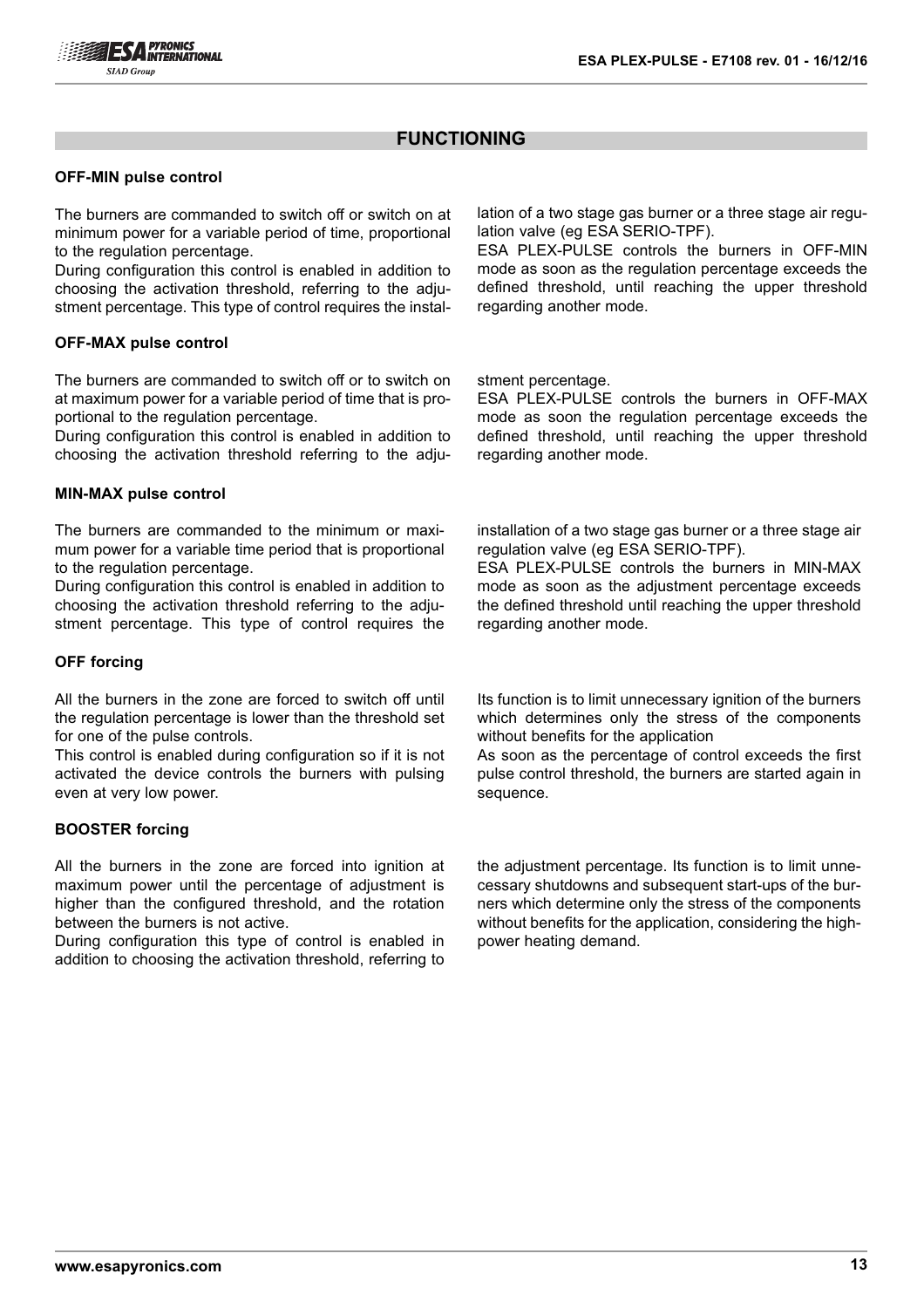

## **ESA PLEX-PULSE GENERIC FUNCTIONS**

ESA PLEX-PULSE controls the burners according to the pulse logic and the digital inputs that are used to enable zones or for specific functions. The outputs instead are used to report the statuses.

|                               | IN             | <b>INPUT COMMAND</b>                                        | <b>OUT</b>     | <b>OUTPUT REPORTING</b>                |
|-------------------------------|----------------|-------------------------------------------------------------|----------------|----------------------------------------|
|                               | 1              | Forcing pre-purge for all zones                             | 1              | System working                         |
|                               | $\overline{2}$ | Burner reset command in lockout                             | $\overline{2}$ | Error on ECS bus                       |
|                               | 3              | Minimum forcing for all the zones                           | 3              | Not used                               |
| Digital input - output module | 4              | Enabling Heating and disabling<br>Cooling for all the zones | 4              | Not used                               |
| D8IO n°1                      | 5              | Zone 1 burner control enabling                              | 5              | Zone 1 with at least 1 burner running  |
|                               | 6              | Zone 1 manual burner control enabling                       | 6              | At least 1 burner in lockout in zone 1 |
|                               | $\overline{7}$ | Not used                                                    | $\overline{7}$ | Not used                               |
|                               | 8              | Zone 2 burner control enabling                              | 8              | Zone 2 with at least 1 burner running  |
|                               |                |                                                             |                |                                        |
|                               | 1              | Zone 2 manual burner control enabling                       | 1              | At least 1 burner in lockout in zone 2 |
|                               | $\overline{2}$ | Not used                                                    | 2              | Not used                               |
|                               | 3              | Zone 3 burner control enabling                              | 3              | Zone 3 with at least 1 burner running  |
|                               | 4              | Zone 3 manual burner control enabling                       | 4              | At least 1 burner in lockout in zone 3 |
| Module D8IO n°2               | 5              | Not used                                                    | 5              | Not used                               |
|                               | 6              | Zone 4 burner control enabling                              | 6              | Zone 4 with at least 1 burner running  |
|                               | 7              | Zone 4 manual burner control enabling                       | 7              | At least 1 burner in lockout in zone 4 |
|                               | 8              | Not used                                                    | 8              | Not used                               |
|                               |                |                                                             |                |                                        |
|                               | $\mathbf{1}$   | Zone 1 adjustment percentage                                |                |                                        |
|                               | $\overline{2}$ | Zone 2 adjustment percentage                                |                |                                        |
| Module<br>A4I                 | 3              | Zone 3 adjustment percentage                                |                |                                        |
|                               | $\overline{4}$ | Zone 4 adjustment percentage                                |                |                                        |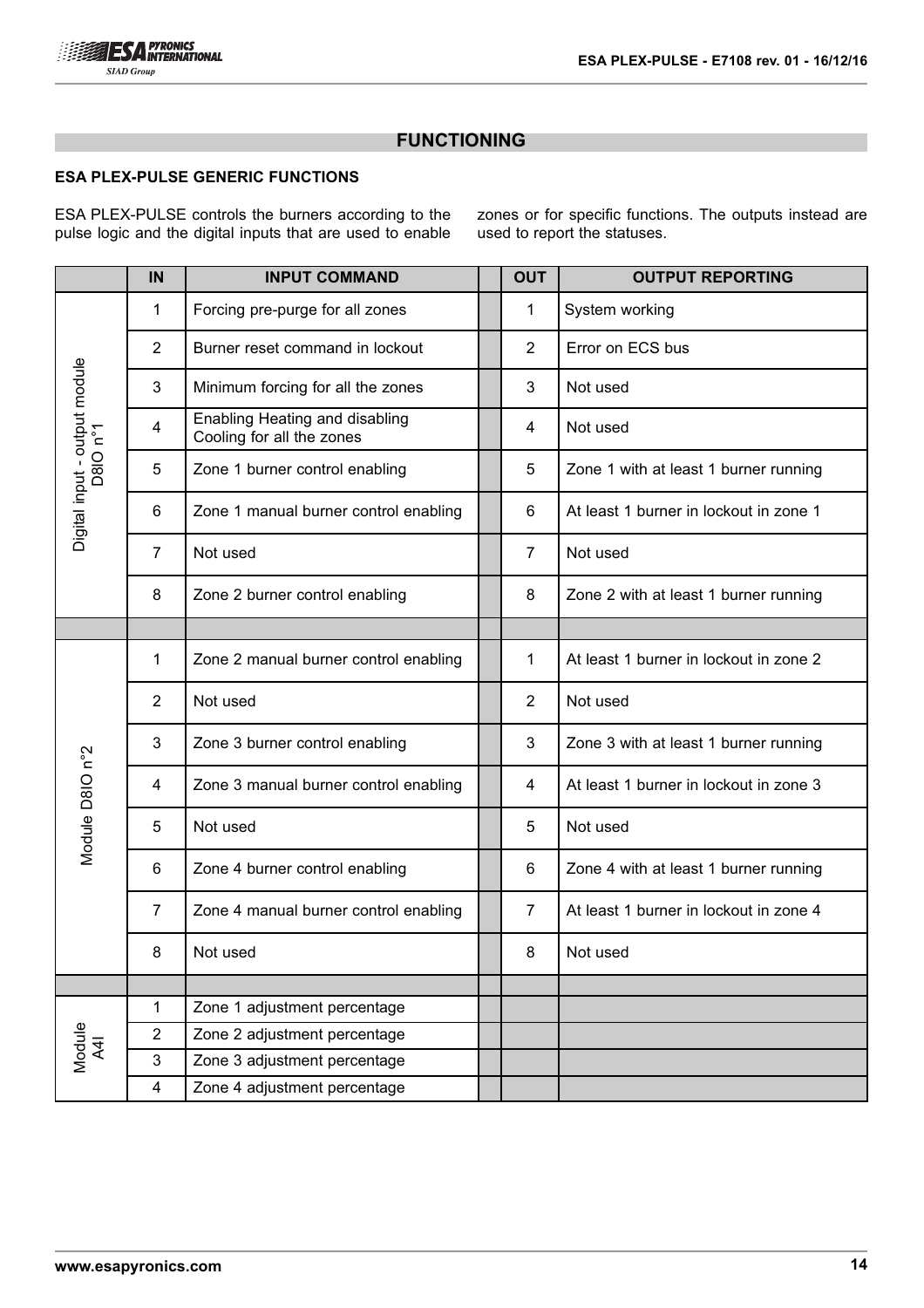regardless of the adjustment percentage requested. As soon as the burner controls of the specific zone is enabled, they are controlled in ignition or activation of the single air valve, depending on if the furnace is in the heating phase or the cooling phase defined by specific digital input. Also, if you activate the pre-purge of the burners are turned off and all the air valves are turned on. ESA PLEX-PULSE sends commands to each burner control while checking their status, and then activates the digital outputs of burners that are running or in the cumulative

## **FUNCTIONING**

block for each zone.

#### **BURNER MANAGEMENT SYSTEM**

When ESA PLEX-PULSE is powered it is ready in regime operation mode indicated by the fixed activation of led 4 of the CPU module and by activating serial communication towards the burner control devices. During communication all the addresses of the burner controls defined as present, are sequentially interrogated, therefore during the configuration phase the number of zones, the number of burners per zone and the correct address of the burners installed on the plant must be entered.

During regime operation if the zone is not enabled by the specific digital input, the burners are forced to switch off

#### **PREPURGE COMMAND**

ESA PLEX-PULSE has a specific digital input that forces the burners of all the zones in the prepurge step. In the purge phase the pulse management is disabled and all

#### **RESET COMMAND**

ESA PLEX-PULSE has a specific digital input which controls the reset to the flame controls, valid for all the controlled areas. The reset command must be maintained active for at least 5 seconds to allow the device to terminate the control of all the connected devices and the release of any blocked burners.

By activating the reset command the device unblocks the

## **FORCING TO MINIMUM**

ESA PLEX-PULSE has a specific digital input which limits the burners at minimum power, while maintaining the pulse control active. Depending on the active phase, according to the percentage adjustment, following cases are determined:

■ OFF-MIN pulse phase: Forcing to minimum keeps the control logic in OFF-MIN pulses.

#### **HEATING/COOLING**

ESA PLEX-PULSE allows the pulse control for both the HEATING phase as well as the COOLING phase to allow controlled heating and cooling. In particular during the heating phase the burners are commanded to switch on while during the cooling phase the burner control devices burners in lockout and stops them from remote. Afterwards the pulse firing control commands the burner into the correct state according to the adjustment percentage. This type of control avoids the simultaneous lockout of many burners and allows to command the burner in the correct state following sequential logic.

the burner air valves are controlled to full opening ensu-

ring the passage of the maximum air flow.

■ OFF-MAX pulse phase : Forcing to minimum changes the control logic to OFF-MIN pulses.

■ MIN- MAX pulse phase: Forcing to maximum changes the control logic to OFF-MIN pulses..

■ Forcing phase OFF: forcing to minimum keeps all the burners off.

■BOOSTER forcing phase: The minimum forcing keeps all the burners running at minimum.

activate only the air valves (ESA SERIO-TPF).

For all the zones the device has only one digital input for the selection between two phases: when it is activated you have the HEATING phase, whilst when it is deactivated you have the COOLING phase.

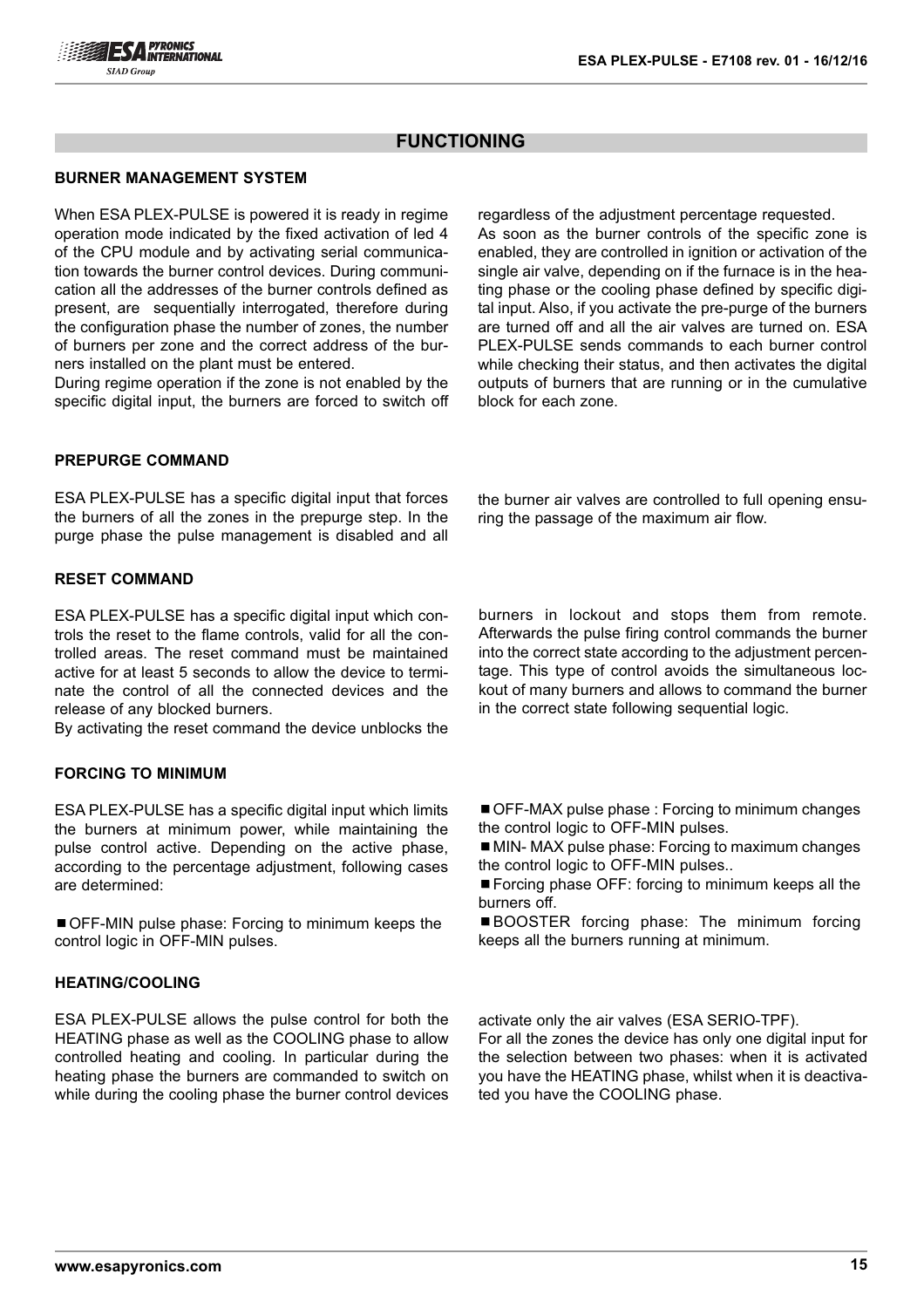#### **ENABLING OF THE ZONE CONTROL**

ESA PLEX-PULSE has four digital inputs. Each one is dedicated to controlling the related zone. When this command is missing, all the burner control devices are forced from remote, to halt, whilst the ones in lockout remain in lockout.

When the zone control is enabled, the device sequential-

### **LOCAL OR MANUAL CONTROL OF THE BURNER**

ESA PLEX-PULSE allows each zone to operate manually, which allows to switch the burner on or off locally on the burner control device, facilitating any type of maintenance operation or burner regulation. Activating this function the device does not send any command to the burner control device but simply checks the current state indicating it to the supervisor.

ESA PLEX- PULSE can determine a possible shut down of the burner put into manual after a limited amount of

#### **NO RESPONSE FROM THE FLAME CONTROL**

ESA PLEX-PULSE waits for a response (indicating the state of the burner) to each command sent to the burner controls connected to the ECS bus. If a burner control fails to respond immediately to the command, the device waits for a set period of time, after which it then checks the next burner control. The burner failing to respond to the enquiry may be temporary or persistent: in the first case there may be some form of interference affecting the communication bus and thus cancelling certain signals, while in the second case the flame control simply stops responding to the commands. To avoid the risk that the temporary non response of a burner could generate a false alarm signal for the supervisor, ESA PLEX- PULSE

### **SAFETY AND CONTROLS**

ESA PLEX-PULSE continuously checks the state of the ECS bus and stops all the burners and activates digital output if it detects an anomaly. Possible anomalies include inverted polarity of the ECS bus on one or more con-

#### **INTERFACE COMMUNICATION FUNCTION**

ESA PLEX-PULSE also allows functioning as only communication interface between a PC and the ESA ESTRO flame controls, when they must be controlled by dedicated software (e.g. for configuration). In this mode the device becomes transparent between the RS232 input in front and the ECS bus and all its control functions are disabled.

ly commands the burner controls to their correct state according to the

As soon as the control is enabled, the device sequentially controls the burener control devices in the expected status depending on whether the heating or cooling phase is on and on the regualtion percentage.

configurable time, avoiding having burners running not directly managed by the control system. Burner shut down occurs when the manual function is activated and when the selected time expires, regardless of the burner state.

To be able to turn the burner on again it is sufficient to act on the local button of the flame control device and automatically the related timer is reset.

works independently in this case, without showing the missing signals, by sending the supervisor the previous status of the burner. In case the problem persists, the device informs the supervisor which burners are noncommunicating until communication is restored.

During configuration the maximum number of acceptable consecutive missing replies is established, before indicating that the flame control is not communicative. During operation scheme ESA PLEX-PULSE stores but doesn't show the consecutive missing responses of each flame control. It checks that they do not exceed the defined limit.

nected controls flame or a line short circuit that, if prolonged, could compromise the transmission stage of the ESA PLEX-PULSE device.

To activate this function it is necessary to activate le DIP8 of CPU keeping all the others inactive. Furthermore it is necessary to disconnect the upper RS232 and RS485 connectors and only connect to the connector in front.

**www.esapyronics.com 16**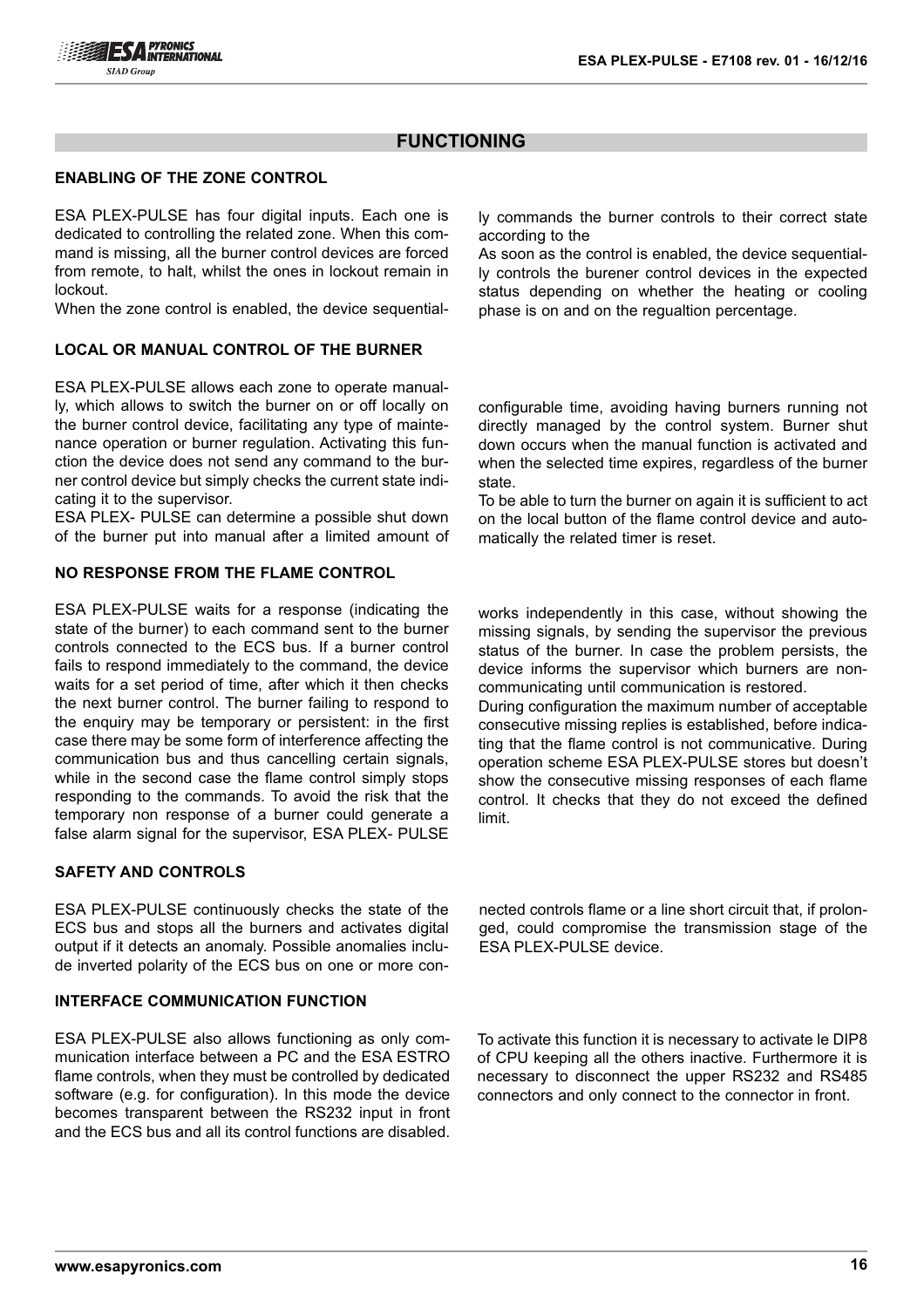#### **BUS ECS**

The communication to the burner controls takes place with bus and ECS protocol. The ECS bus allows you to connect multiple burner control devices to the same network.

#### **ECS address definition**

To allow the ESA PLEX-PULSE device to communicate with the connected burner controls, you must configure the serial address in each flame control using the ESA PROG-1 device. The serial addresses of the burner conThe communication to the flame controls is cyclical and continues: in every communication the last command received from the supervisor is sent and prompted the state of the flame control is requested.

trols corresponding to the number of burners installed must have a different address for each burner, the address is composed of segment and node as specified in the following table:

|                 | ZONE <sub>1</sub>      |                         | ZONE <sub>2</sub>      |                         | ZONE <sub>3</sub>      |                         | ZONE <sub>4</sub>      |             |
|-----------------|------------------------|-------------------------|------------------------|-------------------------|------------------------|-------------------------|------------------------|-------------|
| <b>BURNER</b>   | <b>Address allowed</b> |                         | <b>Address allowed</b> |                         | <b>Address allowed</b> |                         | <b>Address allowed</b> |             |
| <b>NUMBER</b>   | for flame control      |                         | for flame control      |                         | for flame control      |                         | for flame control      |             |
|                 | <b>Segment</b>         | <b>Node</b>             | <b>Segment</b>         | <b>Node</b>             | <b>Segment</b>         | <b>Node</b>             | <b>Segment</b>         | <b>Node</b> |
|                 |                        |                         | 2                      |                         | 3                      |                         | 4                      |             |
| 2               |                        | 2                       | 2                      | 2                       | 3                      | 2                       | 4                      | 2           |
| 3               |                        | 3                       | $\overline{2}$         | 3                       | 3                      | 3                       | 4                      | 3           |
| 4               |                        | 4                       | $\overline{2}$         | 4                       | 3                      | 4                       | 4                      | 4           |
| $\overline{5}$  |                        | 5                       | $\overline{2}$         | 5                       | 3                      | 5                       | 4                      | 5           |
| 6               |                        | 6                       | $\overline{2}$         | 6                       | 3                      | 6                       | 4                      | 6           |
|                 |                        | 7                       | $\overline{2}$         | 7                       | 3                      | 7                       | 4                      |             |
| 8               |                        | 8                       | $\overline{2}$         | 8                       | 3                      | 8                       | 4                      | 8           |
| 9               |                        | 9                       | $\overline{2}$         | 9                       | 3                      | 9                       | 4                      | 9           |
| 10              |                        | $\overline{\mathsf{A}}$ | $\overline{2}$         | $\overline{\mathsf{A}}$ | 3                      | $\overline{\mathsf{A}}$ | 4                      | A           |
| 11              |                        | $\overline{\mathsf{B}}$ | 2                      | $\overline{\mathsf{B}}$ | 3                      | $\overline{\mathsf{B}}$ | 4                      | B           |
| 12              |                        | С                       | $\overline{2}$         | $\overline{\text{c}}$   | 3                      | $\overline{\text{c}}$   | 4                      | C           |
| $\overline{13}$ |                        | D                       | $\overline{2}$         | D                       | 3                      | $\overline{D}$          | 4                      | D           |
| 14              |                        | Ē                       | $\overline{2}$         | Ē                       | 3                      | E                       | 4                      | Ē           |
| 15              |                        | F                       | $\overline{2}$         | F                       | 3                      | F                       | 4                      | F           |
| $\overline{16}$ |                        | Ğ                       | $\overline{2}$         | Ğ                       | 3                      | G                       | 4                      | G           |

During configuration ESA PLEX-PULSE allows you to define the sequence of burner ignition directly setting the

#### **ECS Baudrate definition**

The ECS BUS communication speed is set during configuration, and must match the baud rate selected on the burner controls. The first baud rate is set by the manufacturer and can be changed by each customer using the dedicated software. The definition of the communication speed depends on several factors: the type of the applicaignition position inside the sequence.

tion, the expected wiring and environmental factors that can disrupt the data flow with more evident effects at high speeds, so if one wants to reduce it is necessary to change the baud rate both on ESA PLEX-PULSE as well as on the flame controls.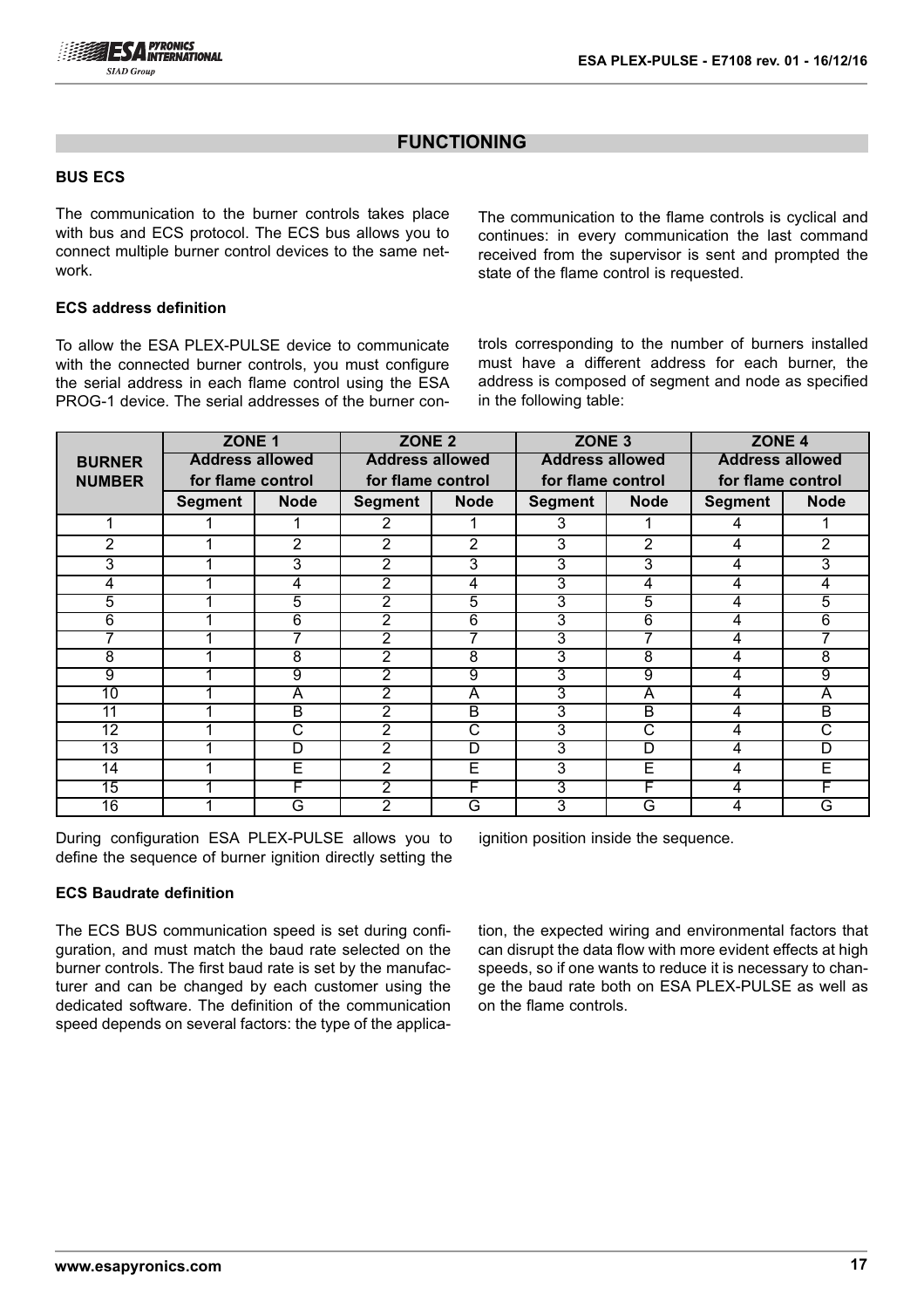

## **APPLICATION EXAMPLE 1 - ESA PLEX-PULSE**

ESA PLEX-PULSE receives the control power via analog signal from the zone temperature controllers, and then defines how long the burner control pulses must last. The enable signals and the states of the burners are exchanged with the control system via digital inputs and

outputs.

In systems controlled by PLC that controls the inside temperature adjustments, all analog and digital signals will be connected only to the PLC.

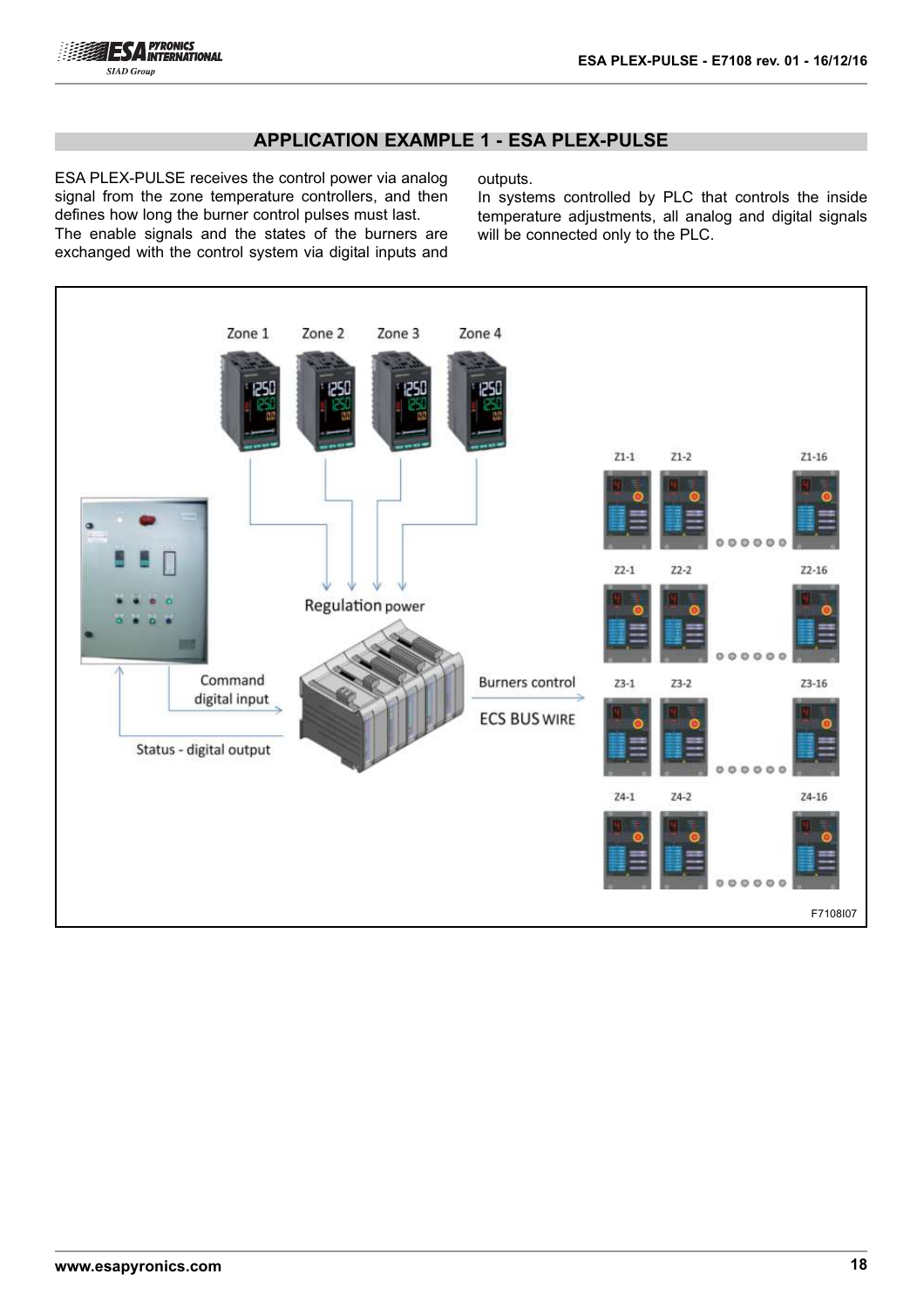

## **APPLICATION EXAMPLE 2 - ESA PLEX-PULSE**

The combustion system is a horizontal furnace and provides for the presence of 24 burners divided into 2 control zones.

The burner controls are arranged in the furnace with the ECS addresses in sequence (BR01, BR02…BR12) with the even ones on one side and odd on the other. The activation sequence in the pulse- firing burner mode is specified in the configuration of the ESA PLEX-PULSE device.

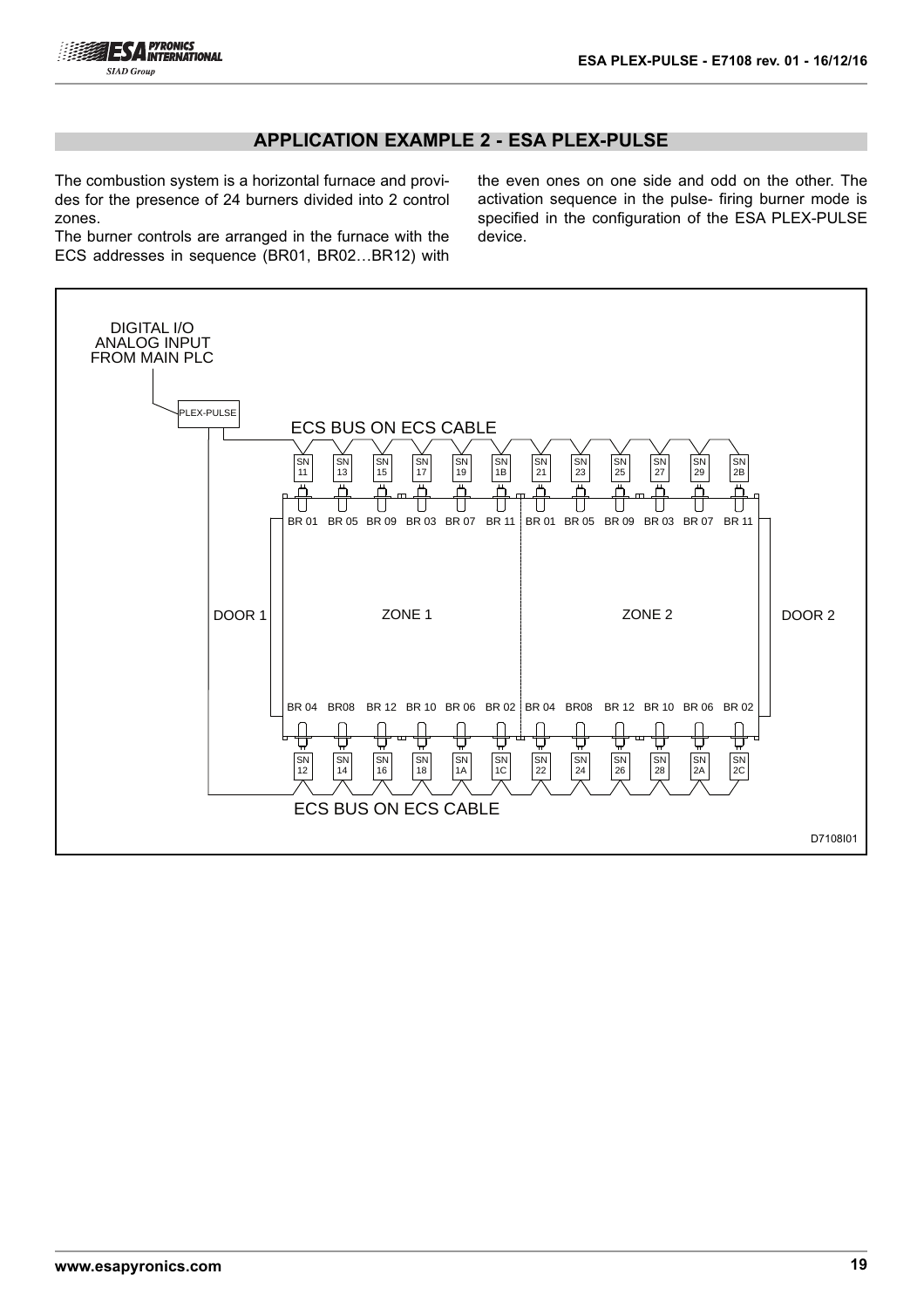## **APPLICATION EXAMPLE 3 - ESA PLEX-PULSE**

ESA PLEX-PULSE is installed inside an electrical panel and receives from the supervisor both the power supply as well as the digital and analogic inputs.

the ESA PLEX-PULSE reaches the two ends of the ECS bus that are connected separately to the two ECS output connectors.

The burners are located on both sides of the furnace and

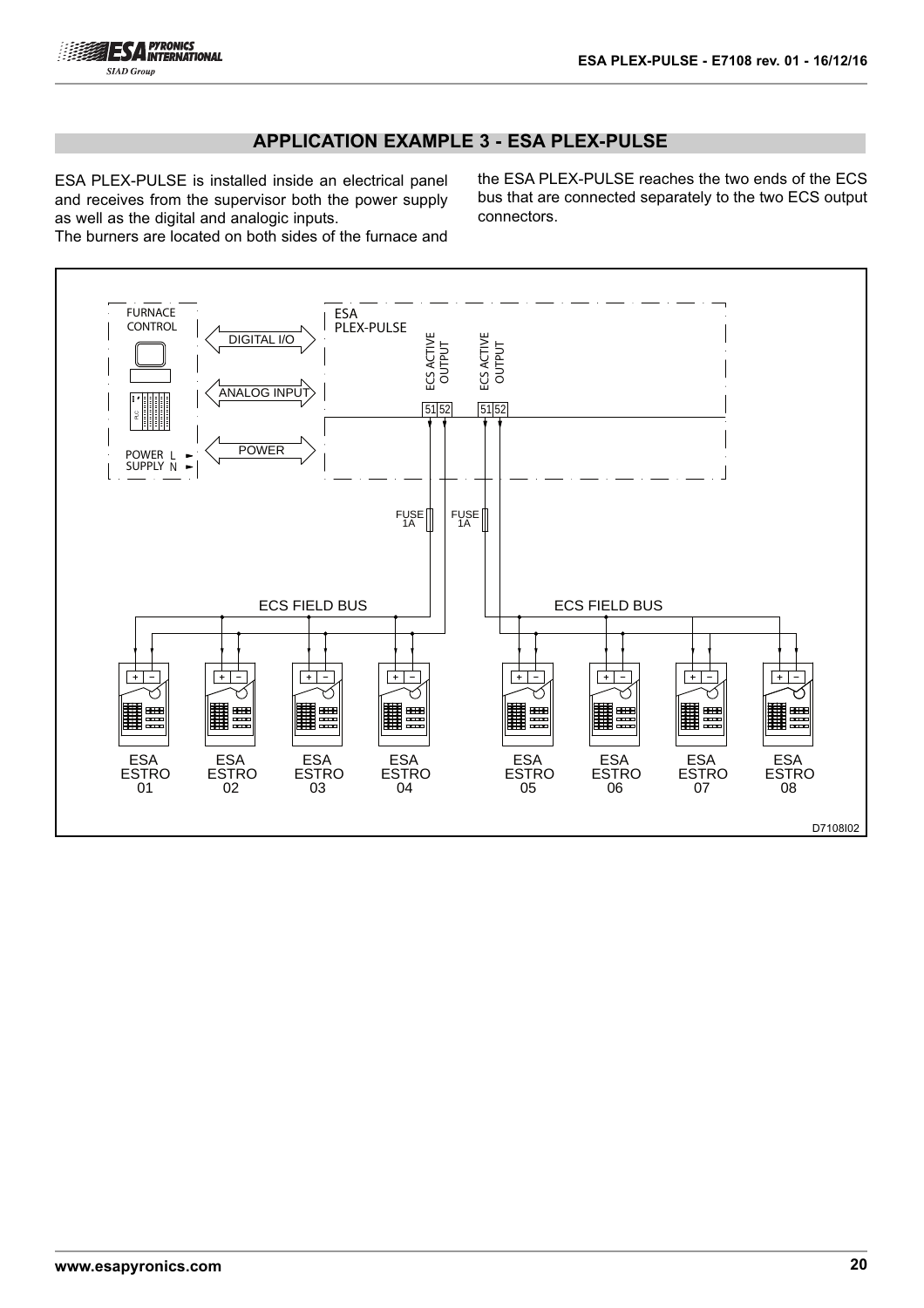## **CONFIGURATION PARAMETERS**

Configuration defines the operation of the ESA PLEX-PULSE card adapting it to the plant's needs. The device

#### **HARDWARE**

The ESA PLEX-PULSE hardware configuration consists in setting the Dip-Switches on each module and must be carried out with the device off.

The Dip-Switch group of the ESA CPU controller module allows the activation of the software coniguration and operation as communication interface.

has two configurations, a hardware and a software.

ESA CPU controller Dip switch module for ESA PLEX-PULSE

| <b>SELECTION</b> | <b>DESCRIPTION</b>                                                                                                                                                                                                                                                                                                      |
|------------------|-------------------------------------------------------------------------------------------------------------------------------------------------------------------------------------------------------------------------------------------------------------------------------------------------------------------------|
|                  | Enabling the low-level software configuration.<br>In this mode the device allows the operator to change some parameters of<br>the pulse control, without interrupting communication with the burner controls.<br>To allow the software to access the parameters, only communication with the<br>supervisor is disabled. |
|                  | Enabling high-level software configuration.<br>In this mode the device allows the operator to change all of the adjustment<br>and configuration parameters, including the number of zones and the instal-<br>led burners.                                                                                               |
|                  | Communication interface enabling function to communicate directly with the<br>burner controls from external PC (see Operation chapter).                                                                                                                                                                                 |

Other combinations are not accepted by ESA PLEX-PULSE and involve the stop of any function indicated by the flashing of the red LED 1.

The Dip-Switch group for each of the remaining modules is meant to define the module address for internal control. From left to right the modules must be set with the following addresses:

■ Digital input-output module ESA D8IO No. 1 - 1

#### address

■ Digital input-output module ESA D8IO No. 2 - 2 address

■ Analog Input Module ESA A4I - address 6

For modules with digital inputs and outputs, the dipswitch is rotatable and the desired number is selected, and for the module with analog inputs the Dip-Switch is a group of eight Dips of which only the requested one is activated.

Dip-Switch Modules INPUTS outputs for ESA PLEX PULSE

|         | ESA D8IO n°1 | ESA D8IO n°2 | <b>ESA A4I</b>            |
|---------|--------------|--------------|---------------------------|
| Address |              |              | Π<br>H<br>1 2 3 4 5 6 7 8 |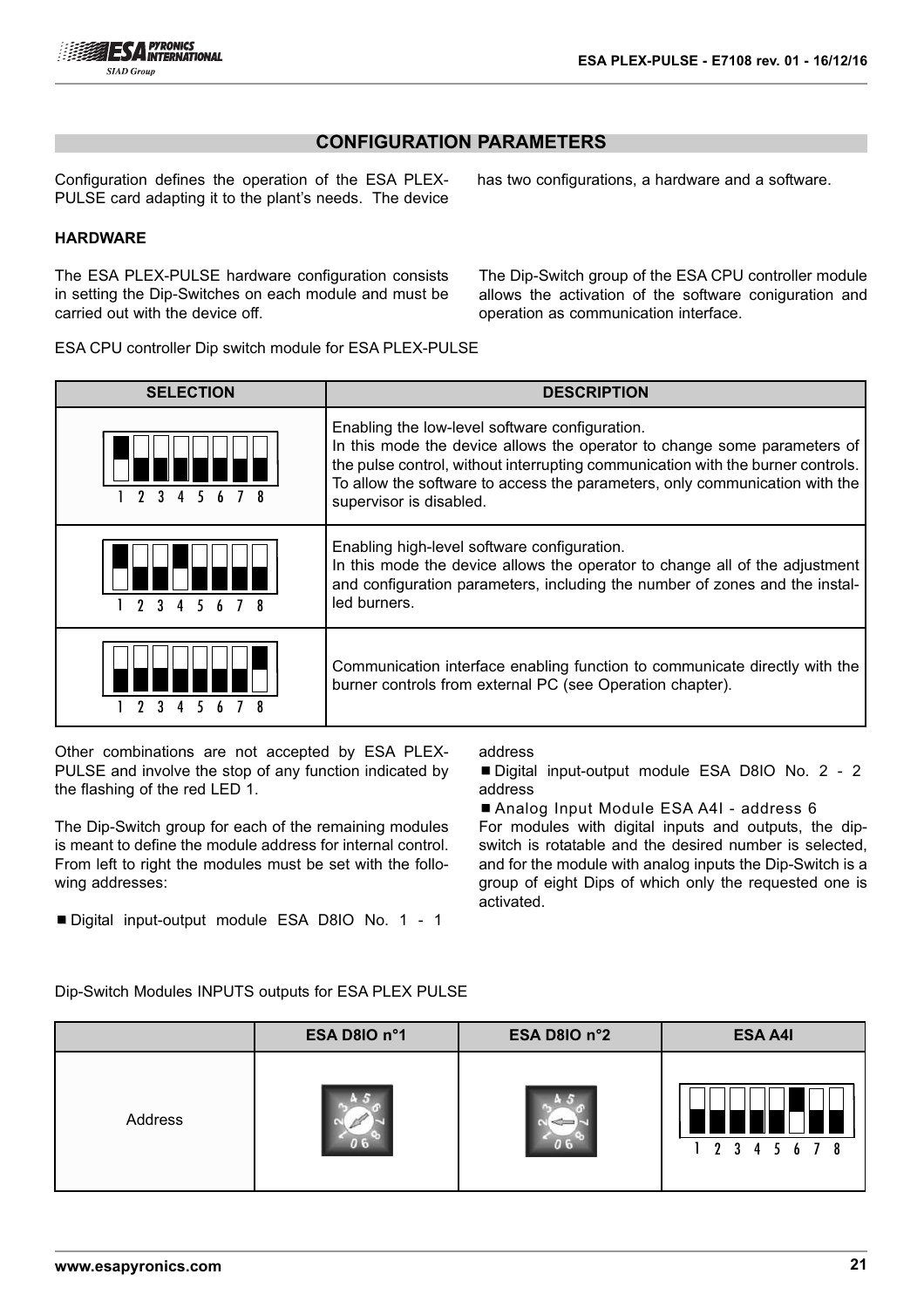## **CONFIGURATION PARAMETERS**

#### **SOFTWARE CONFIGURATION**

The ESA PLEX-PULSE software configuration consists in setting all the parameters related to the regulation and operation of the device.

The modification of the parameters takes place using the ESA ELBP122 dedicated software communicating via the front RJ connector through a dedicated wire and disconnecting all the communication wires from their control devices.

The configuration mode is divided into two levels; a high level and a low one that can be activated by Dip-Switches. In the low level there is the possibility of setting only certain parameters without changing the functionality of the

plant. In this mode the device waits for the configuration by the user and at the same time continues sending the last command received by the master to the burner controls. The burners can therefore remain on.

In the high configuration level instead, all the parameters are changed but the device does not control any communication on the ECS bus. Because of this, before activating high level configuration, make sure that the missing control of the burners on behalf of ESA PLEX-PULSE does not cause problems or damage to the application. The software allows to change the following parameters:

| <b>PARAMETER</b>                      | <b>DESCRIPTION</b>                                                                                                                                                                                                                                                                                                                       |
|---------------------------------------|------------------------------------------------------------------------------------------------------------------------------------------------------------------------------------------------------------------------------------------------------------------------------------------------------------------------------------------|
| Baud-rate ECS bus                     | ECS bus transmission speed, which must be equal to that set for the burner<br>controls (baud rate 4800, 9600 or 19200).                                                                                                                                                                                                                  |
| Number of automatic unlocks           | Number of automatic unlock attempts (accepted range: 0 - 5) made by the<br>device for each burner in lockout state. Set this parameter as 0 to disable the<br>automatic unlock function and so allow the supervisor to unlock the burner<br>directly. This parameter must be set in accordance with the relative applica-<br>tion norms. |
| Time limit for manual control         | The Time limit (accepted range: 0-120 minutes) after which ESA PLEX-<br>PULSE forces the manually controlled burner to switch off. Set this parame-<br>ter as 0 to disable the automatic switching off at the time-out.                                                                                                                  |
| Number of filtered missing responses  | The max. number of consecutive filtered missing responses from the flame<br>control compensated for by ESA PLEX-PULSE (accepted range: 1-5).                                                                                                                                                                                             |
| MODBUS-RTU address                    | Modbus-RTU address for the device (accepted range: 1-254).                                                                                                                                                                                                                                                                               |
| MODBUS-RTU port                       | Identifies the communication range for MODBUS-RTU on board ESA PLEX-<br>PULSE, the choice is between the RS232 port or the RS485.                                                                                                                                                                                                        |
| MODBUS-RTU<br>bus communication speed | Data rate of MODBUS-RTU bus between the ESA card PLEX-PULSE and the<br>supervisor.                                                                                                                                                                                                                                                       |
| MODBUS-RTU<br>communication timeout   | Time limit for the missing MODBUS-RTU communication with the supervisor<br>(see Operation chapter).                                                                                                                                                                                                                                      |
| Format of transmitted data            | Selection of the format for transmissions to supervisor for reading the status<br>of burner: default word (type 5).                                                                                                                                                                                                                      |
| Type of burner controls installed     | Defines the type of managed flame controls with different versions as there<br>may be different types of management.                                                                                                                                                                                                                     |
| Type of regulation analog input       | Selection of the analog signal type generated by the controller to send the<br>percentage of adjustment to PLEX-PULSE. The choice is made between the<br>signals 0-20mA, 4-20mA or 0-10V.                                                                                                                                                |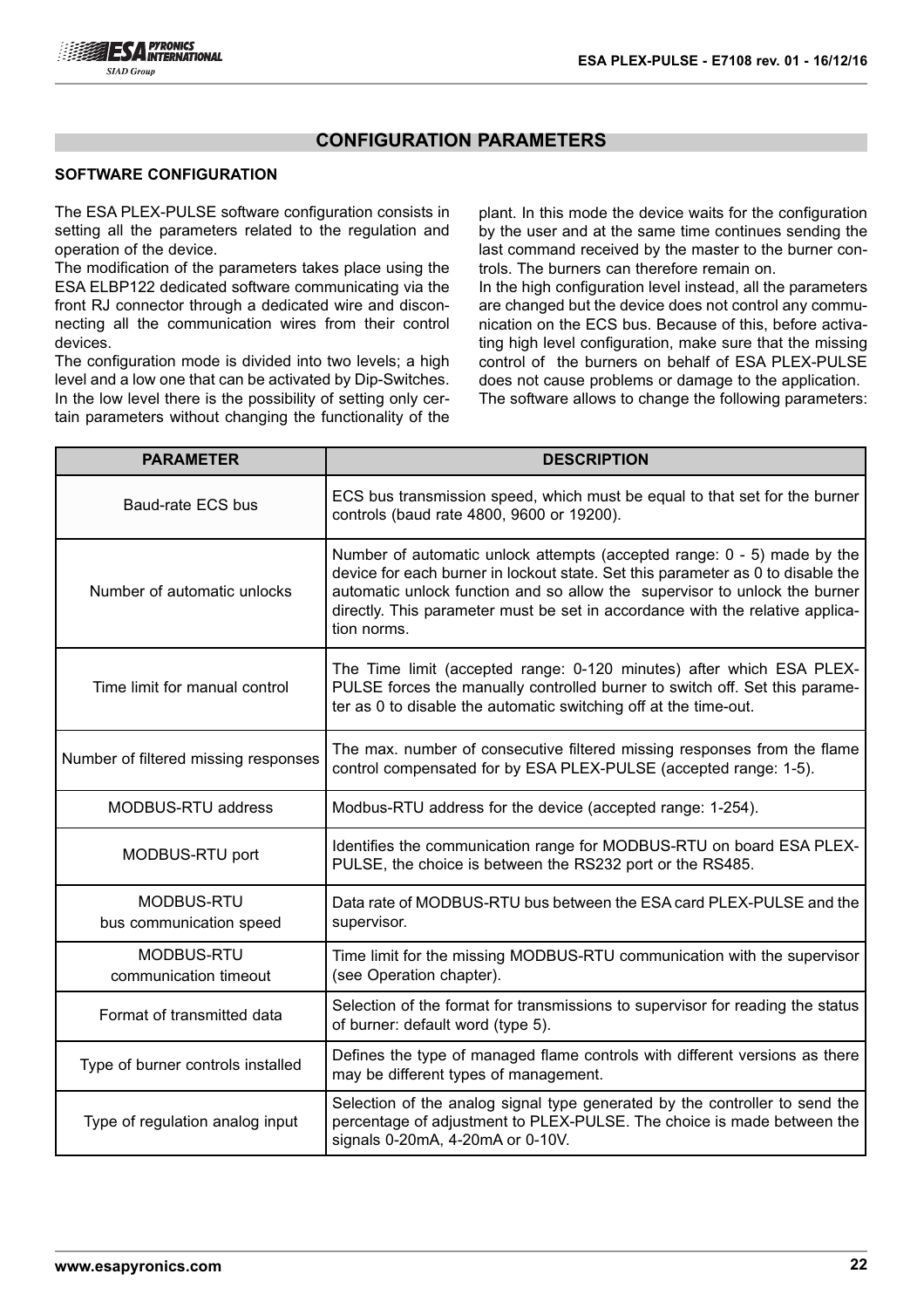## **CONFIGURATION PARAMETERS**

| <b>PARAMETER</b>                                                 | <b>DESCRIPTION</b>                                                                                                                                                                                                                                                                                                                                   |
|------------------------------------------------------------------|------------------------------------------------------------------------------------------------------------------------------------------------------------------------------------------------------------------------------------------------------------------------------------------------------------------------------------------------------|
| Number of zones controlled                                       | Indicates the number of zones that ESA PLEX-PULSE must control up to a<br>maximum of 4 control zones.                                                                                                                                                                                                                                                |
| Number of burners controlled<br>Zone 1 (2,3,4)                   | For each regulation zone it defines the number of burners controlled up to a<br>maximum of 16.                                                                                                                                                                                                                                                       |
| Minimum time for burner running<br>Zone 1 (2,3,4)                | For each regulationl zone it defines the minimum interval for the ignition of the<br>burner.<br>This value depends on the burner control configuration which defines the igni-<br>tion timing (pre-purge, ignition and flame stabilization) plus the time for which<br>you want to have the burner running steady.                                   |
| Enabling and pulse control threshold<br>OFF-MIN Zone 1 (2,3,4)   | For each regulation zone it defines the enabling of the OFF-MIN pulse con-<br>trol and the activation threshold referring to the adjustment percentage (see<br>OPERATION).                                                                                                                                                                           |
| Enabling and pulse control threshold<br>OFF-MAX Zone 1 (2,3,4)   | For each regulation zone it defines the enabling of the OFF-MAX pulse con-<br>trol and the activation threshold referring to the adjustment percentage (see<br>OPERATION).                                                                                                                                                                           |
| Enabling and pulse control threshold<br>MIN-MAX Zone $1$ (2,3,4) | For each regulation zone it defines the enabling of the MIN-MAX pulse con-<br>trol and the activation threshold referring to the adjustment percentage (see<br>OPERATION).                                                                                                                                                                           |
| Enabling and forcing threshold OFF<br>Zone 1 (2,3,4)             | For each regulation zone it defines the enabling of the forcing OFF and the<br>activation threshold referring to the adjustment percentage (see OPERA-<br>TION).                                                                                                                                                                                     |
| Enabling and forcing threshold<br>BOOSTER Zone 1 (2,3,4)         | For each regulation zone it defines the enabling of the forcing BOOSTER and<br>the activation threshold referring to the adjustment percentage (see OPERA-<br>TION).                                                                                                                                                                                 |
| Flame control serial address<br>Zona 1 (2,3,4)                   | Serial addresses of the installed burners, corresponding to those configured<br>for the relevant flame controls on the system. All alphanumeric characters<br>may be used (0-9 and capitals A-Z). Take into account that all the connected<br>flame controls must have different addresses and that burners with a 00<br>address are not controlled. |

The ELBP122 software allows to insert intuituvely the ignition sequence by assigning to each burner, defined with its serial address, the scanning position within the command sequence used by ESA PLEX-PULSE during the input management.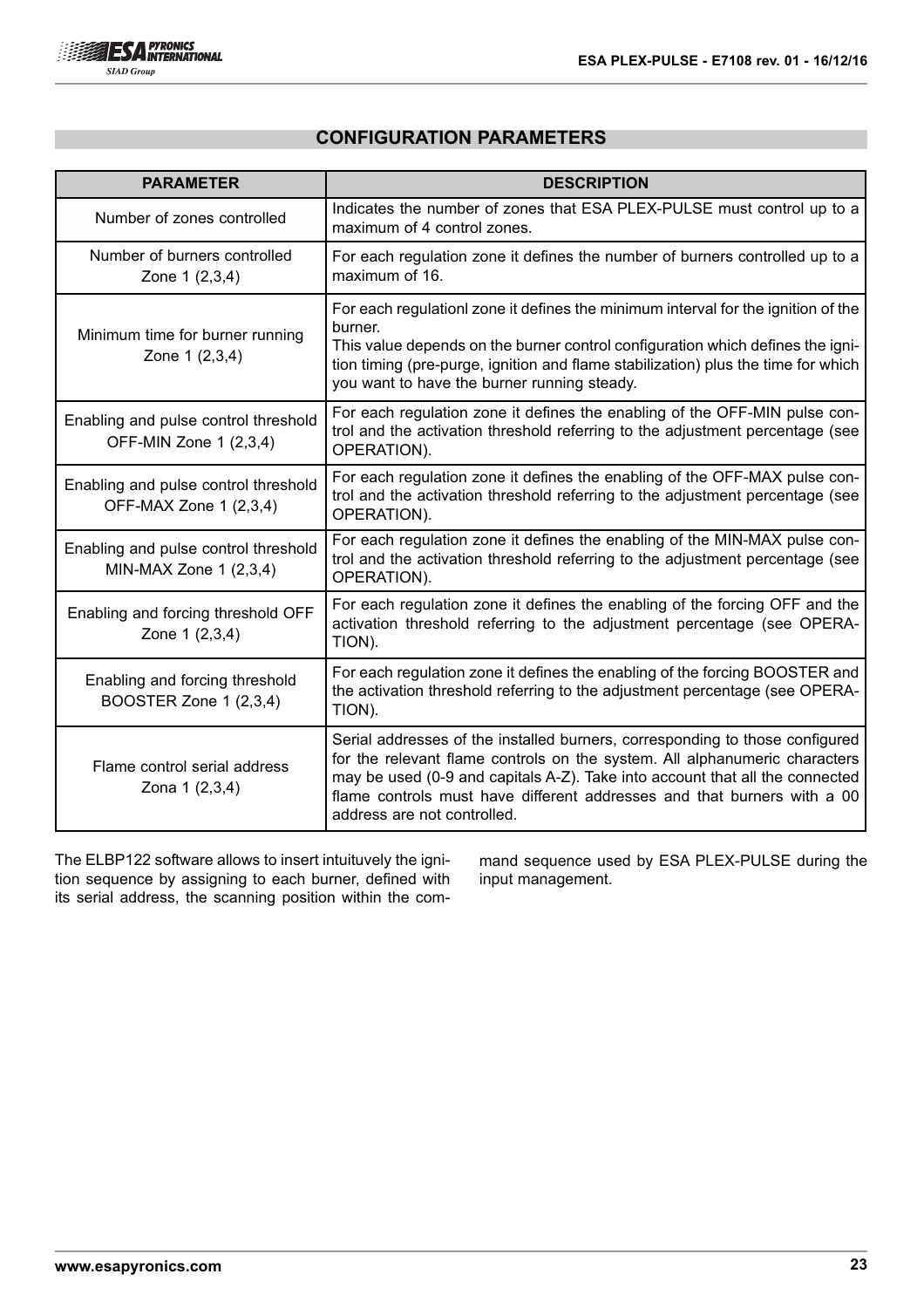## **WARNINGS**

For correct use of the device respect the following warnings:

■In the selection of configuration parameters analyze any risks associated with certain operating modes, choose values that do not compromise the safety of the application. Before installing the instrument, verify that the configuration parameters are set as defined.

■ ESA PLEX-PULSE is meant to be electrically connected in a permanent and fixed manner. Inverting phase/neutral may compromise the safety of the system. Do not use different phases between the different voltage inputs and do not apply voltages on the output terminals.

■ Check correct connections after installation. Before powering the instrument ensure that the voltage, frequency and type of fieldbus are correct. Ensure that loads do not have an absorption greater than the maximum capacity of the output contacts.

■ The device must be located inside electrical panels and must not be exposed to direct heat sources nor come into contact with combustion products such as liquids, solvents or corrosive gases.

■ The use of the ESA PLEX-PULSE device must take place an environment with temperature variations within the allowed limits.

■ If the polarities on one or more flame control devices are reversed, the entire ECS bus will fail to function. This will be signalled by the RX-LED lighting up and the activation of the red LED. The same situation occurs with a short circuit on the communication line. If it persists, the malfunctioning will cause the device to break.

■ Connecting equipment to the ECS bus when in operation could cause a brief interruption in communication.

■ In case of malfunctioning ESA PLEX-PULSE must be sent to the manufacturer for repair. Any modification or repair carried out by third parties causes the warranty conditions to automatically expire and may compromise the application safety.

■ ESA PLEX-PULSE is a device used for the control and regulation on combustion plants. It therefore is not intended as a safety device for which there are special dedicated instruments.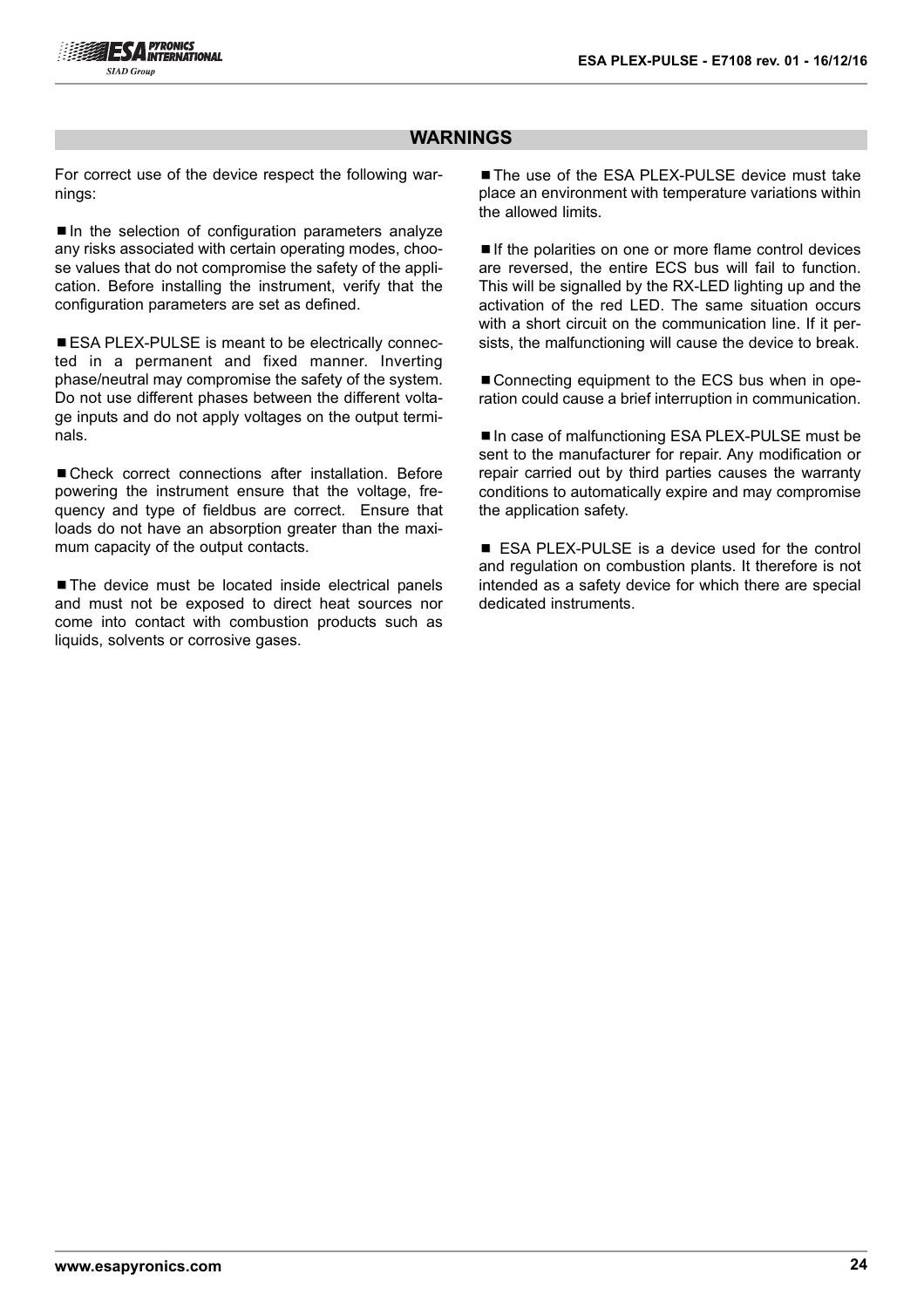## **INSTALLATION**

For correct installation follow the instructions below:

#### **MOUNTING**

**1 -** Installation must be done by qualified staff respecting the Norms in force at the time and place of installation.

**2 -** Check that the device is compatible with the control system, for both the supply voltage as well as the type of fieldbus.

**3 -** Avoid placing ESA PLEX-PULSE near strong magnetic fields or electrical conditions and make sure it is not exposed to direct radiation from heat sources or in contact with combustion products, liquids, solvents or corrosive gases.

**4 -** The device must be placed inside electric panels and mounted on a DIN rail. Do not limit in any way the area around the instrument but ensure adequate space and ventilation to avoid overheating of the device.

### **ELECTRICAL CONNECTION**

**1 -** If the system has a phase-phase type power it is necessary to install an insulation transformer with connection of a secondary winding end to ground.

**2 -** In carrying out the electrical connection refer to the technical documentation, according to the polarity between phase and neutral. The terminals for the electrical connections are screw type and can accept section conductors from 0.5 to 2.5mm² and the choice of conductors and their location must be suitable for the application.

**3 -** Adequately tighten the wires into the terminals to prevent malfunctioning or overheating which can lead to dangerous conditions. Numbering and the use of appropriate terminals on conductors is highly recommended.

**4 -** Always make sure the protective ground is connected to the appropriate terminals and to all metallic frames using appropriate conductors. Failure to connect the device to the protective ground, causes a dangerous condition for the operator.

**5 -** The digital inputs when controlled by dry contacts (relay),can be powered with 24Vdc voltage generated by the ESA PLEX-PULSE, otherwise they can be driven by the 24Vdc PLC outputs (transistor). The length of the lines of the digital inputs must not exceed the specified limit.

**6 -** The laying out of the communication lines must be separated from power lines, motor control (inverters) and network voltage; moreover MULTIPOLAR or SHIELDED cables must not be used.

**7 -** For the communication lines use the ECS CABLE. As an alternative we recommend the use of busbar systems taking into account a maximum length of 1mt of the connecting cable between the busway and device for both communication and for power.

**8 -** The length of the communication lines must not exceed the specified limit. If the controller is far from the plant, we recommend placing ESA PLEX-PULSE near the furnace and avoid using an ECS signal repeater.

**9 -** It is recommended to have a fuse on the active ECS line to avoid prolonged short-circuits from damaging the card; If necessary use a rapid blow fuse 1 A.

**10 -** On each of the ECS bus parts it is possible to connect the active output of a single ESA PLEX-PULSE device. If the number of burners exceeds the amount controlled by a single ESA PLEX-PULSE device it is necessary to use more ESA PLEX-PULSE devices; each one connected to its ECS part.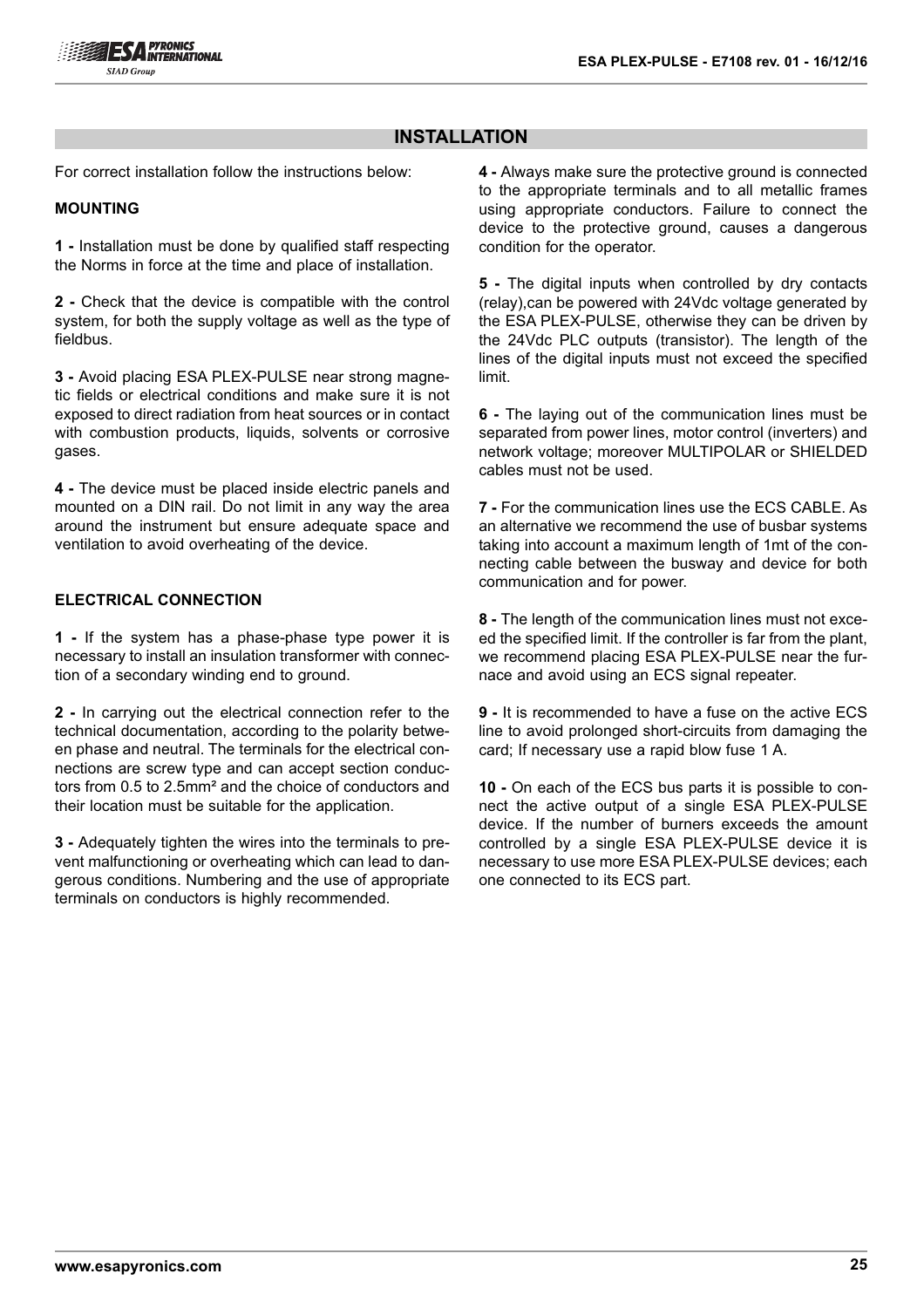## **START-UP**

The operations indicated in the following chapter must be carried out by expert technician staff. Failure to follow the indications may cause dangerous conditions.

**1 -** Check that ESA PLEX-PULSE is installed and connected properly. Check that the wires are fully engaged in the terminals and that there are no exposed conductor parts.

**2 -** Before powering the device and relative inputs, check that the voltage and frequency are correct and make sure that the protection ground is connected to the specific terminal. Also verify that the analog signals are compatible with the device inputs.

**3 -** Set the address in the ESA PLEX-PULSE device according to the value defined in the supervisor, when required.

**4 -** Set with the ESA device PROG-1 addresses of all the burner controls connected according to the addresses set in the ESA PLEX-PULSE.

**5** - Power up the device by checking through the LEDs, the absence of anomalies and that communication with the burner controls is activated.

**6 -** Turn on the digital commands on the ESA PLEX-PULSE input and regulating the adjustment percentage, check that the burners on field perform the correct commands. At the same time compare the state of the burner controls with the outputs of the device.

**7 -** When required the supervisor must verify that the state of the burners is as specified by the controller.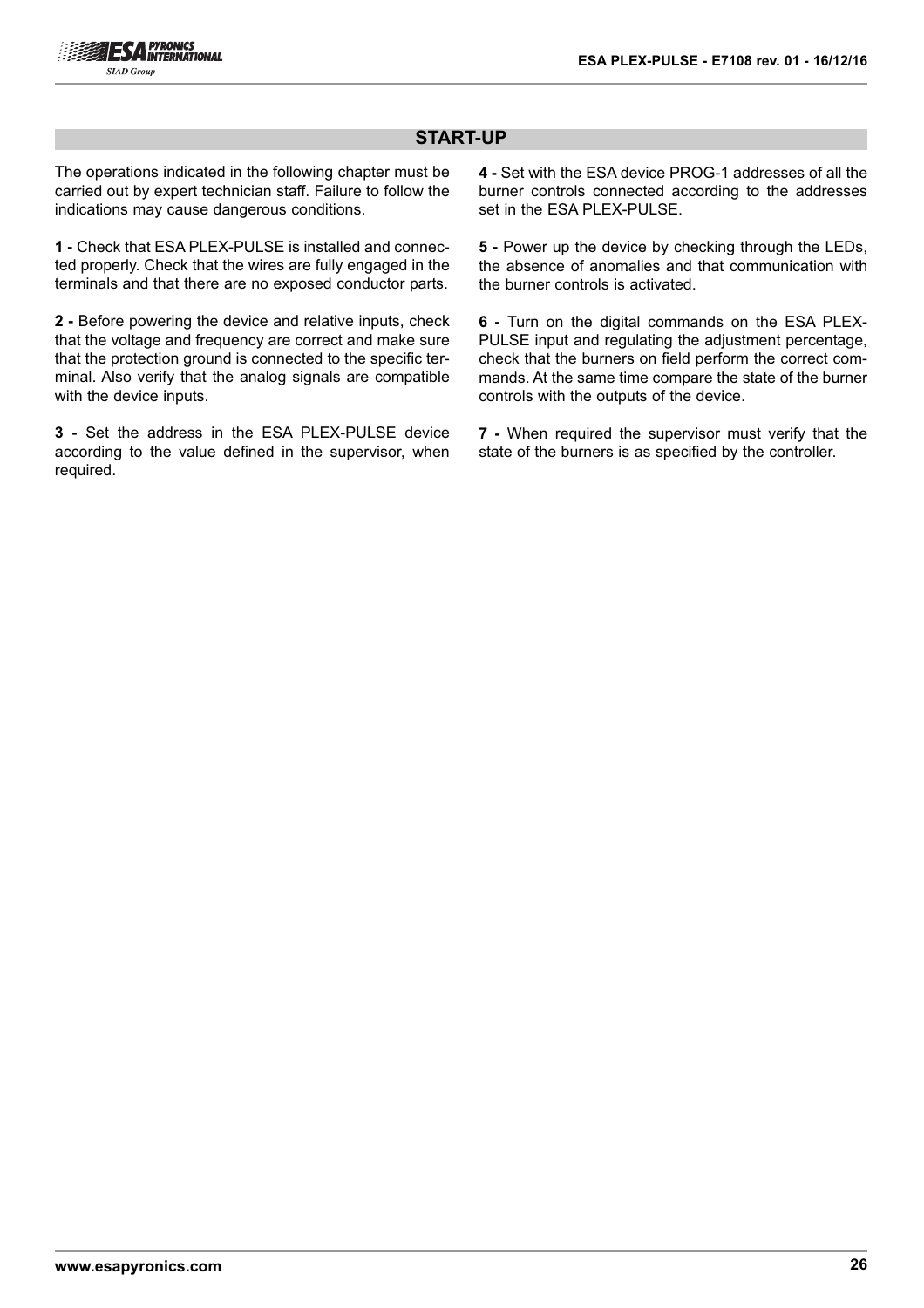## **GENERAL MAINTENANCE PLAN**

| <b>Check</b>                     | <b>Type</b> | <b>Frequency</b> | <b>Operation</b>                                                                                                                       |
|----------------------------------|-------------|------------------|----------------------------------------------------------------------------------------------------------------------------------------|
| <b>Case closing</b>              | $\Omega$    | periodic         | Verify that the instrument is always closed to pre-<br>vent dirt, dust and moisture from entering and<br>damaging the device.          |
| Integrity of connecting cable    | O           | every six months | Check the exterior insulation integrity and the<br>absence of abrasion or conductor overheating.                                       |
| <b>Device response</b>           | O/S         | annual           | Verify that the commands from the supervisor<br>are run correctly by the flame controls and that<br>their state is signaled correctly. |
| <b>Tightening of conductors</b>  | O/S         | annual           | Reduce to every six months in applications with<br>vibrations.                                                                         |
| <b>Replacement of the device</b> | S           |                  | Replacement is necessary if the device is no lon-<br>ger functioning.                                                                  |

NOTES: Key O = ordinary / E = extraordinary

## **ORDINARY MAINTENANCE**

For proper maintenance of ESA PLEX PULSE, strictly follow the instructions. Before carrying out maneuvers with the system on, make sure that the safety of the process and the operator is not compromised, if necessary check the parts with the system off.

### **CHECK OF THE CASE CLOSURE**

The closure of the electrical panel case enclosing the device is essential for its proper functioning as it prevents the entry of agents that might damage the control board. If inside there is dirt, first disconnect the power supply to the device and then remove dirt by blowing with compressed air. Do not use any mechanical means for this operation.

## **CHECK OF CABLE INTEGRITY**

The integrity of the electrical cables can be checked visually. In case it is necessary to operate on the conductors for verification, as they are not totally visible, disconnect the power to the device before performing any operation.

#### **DEVICE RESPONSE**

Via the supervisor send different commands to the burners making sure that they are properly carried out by the connected flame controls. At the same time compare the state of the flame control with what was received by the supervisor.

## **FASTENING OF CONDUCTORS**

The verification of the tightening of the wires into the terminals, required to prevent malfunction or overheating, applies both to the conductors connected to the device terminal as well as for those connected on users and for connecting the fieldbus. During this operation, also check that the insulation of the wire reaches the inside of the terminal or terminal block**.**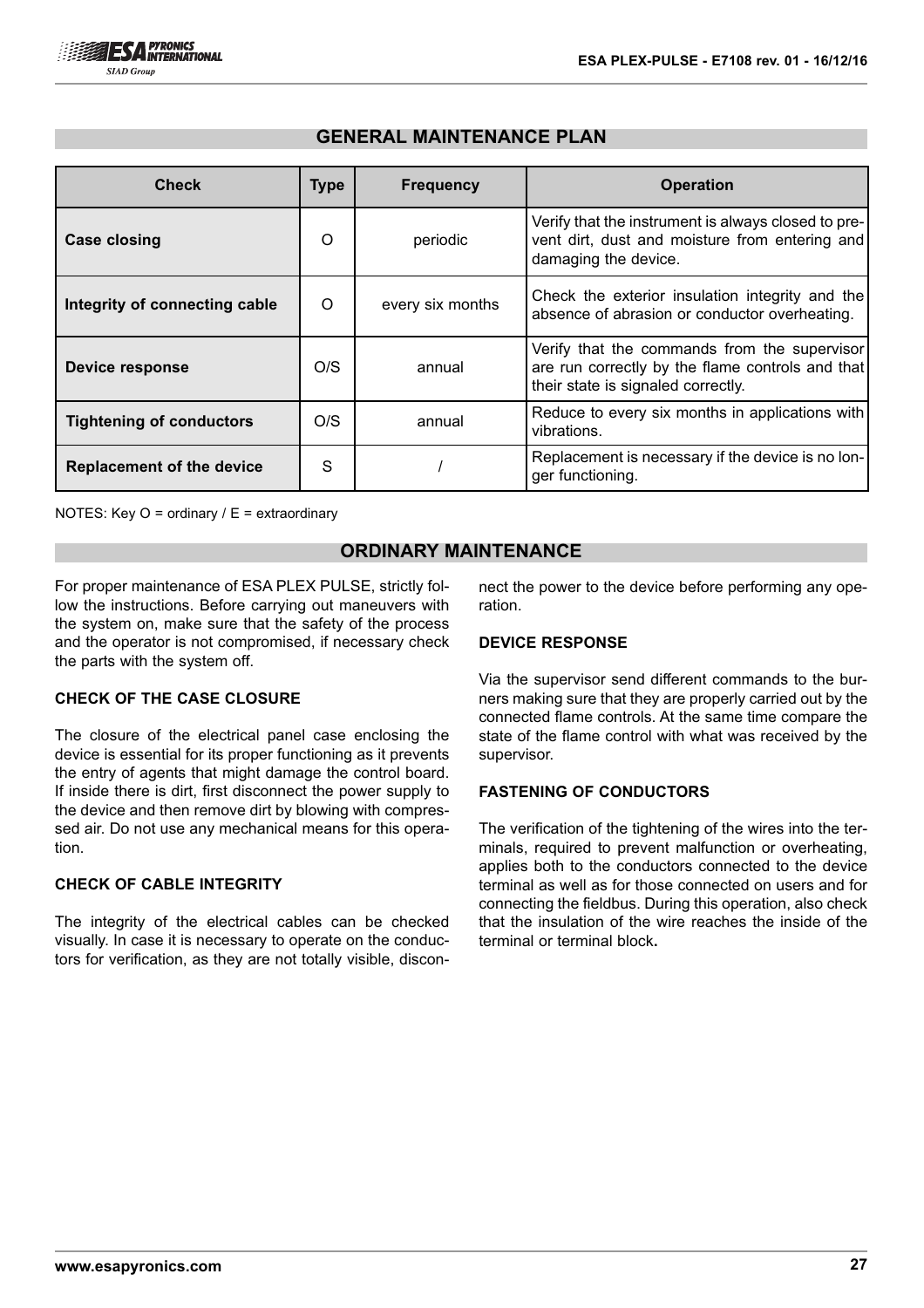## **EXTRAORDINARY MAINTENANCE**

For a correct replacement of ESA PLEX-PULSE, strictly follow the instructions to be carried out with the system off. It is recommended to have spare devices to intervene in quickly.

#### **INSTRUMENT REPLACEMENT**

**1 -** Make sure that the device is the cause of failure or malfunction, and to have a spare part the same as the one being replaced, verifying the data located on the identification label.

**2 -** Disconnect the electric power, unfasten the plug-in ter-

minals of the card leaving the conductors connected to the female terminal, so you do not disconnect the wires.

**3 -** Remove the device from the DIN rail, then mount the spare device.

**4 -** Connect the connectors in their respective locations, making sure that they are seated properly and not overturned or shifted.

**5 -** Turn on power and check that the new device is functioning properly by repeating the "Star-up" steps.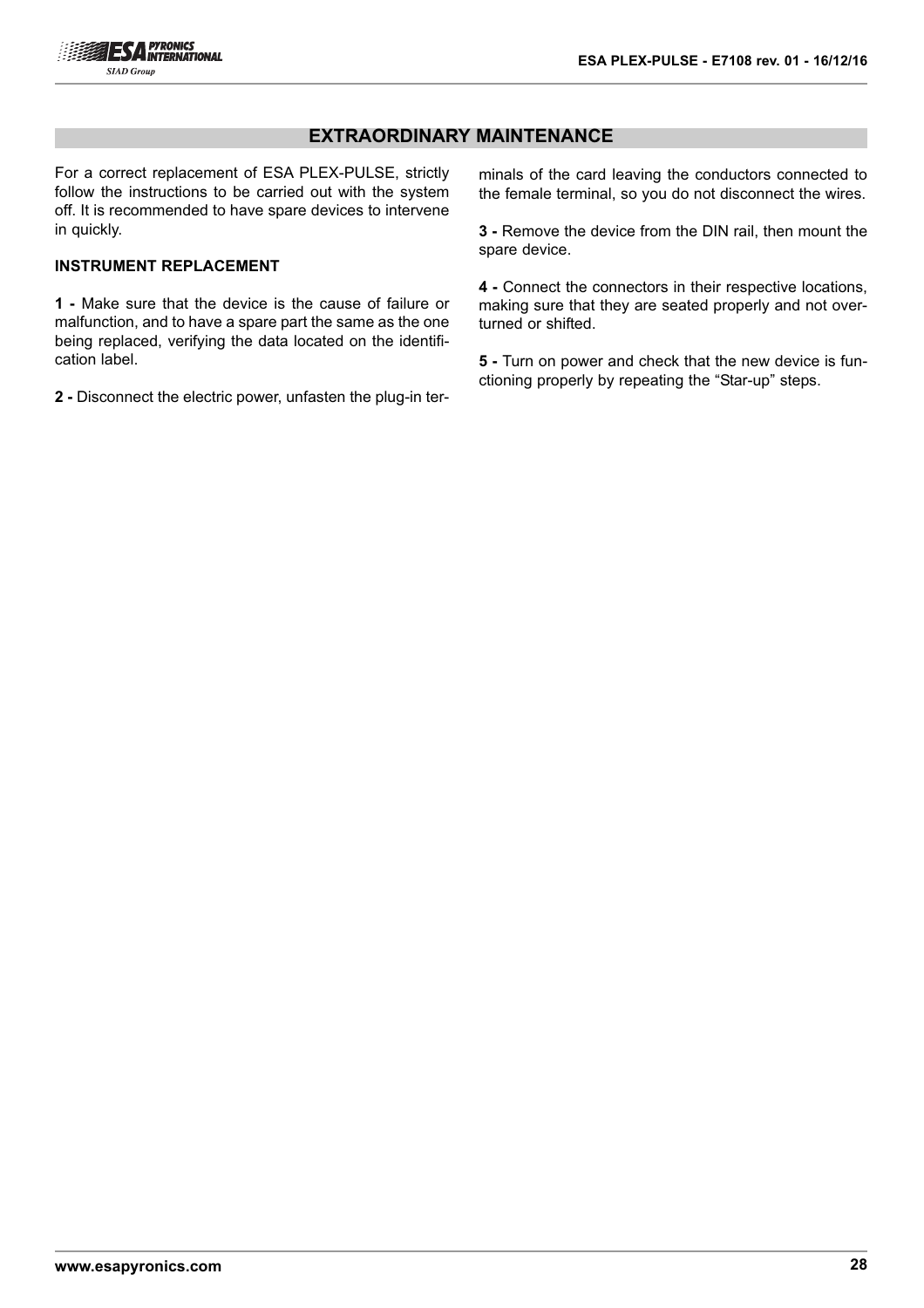

## **ESA PLEX-PULSE CONNECTIONS - MODULE ALIM-2**

## Power supply module ESA ALIM-2



## **TERMINAL CONNECTORS**

| Pos. | <b>Description</b>   | Pos. | <b>Description</b>    |
|------|----------------------|------|-----------------------|
|      | Power supply phase   | 33   | Power output 1 +24Vdc |
| N    | Power supply neutral | 34   | Power output 1 0Vdc   |
| G    | PE protection earth  | 35   | Power output 2 +12Vdc |
|      |                      | 36   | Power output 2 0Vdc   |

Outputs 1 and 2 are dedicated to powering the ESA PLEX-PULSE modules.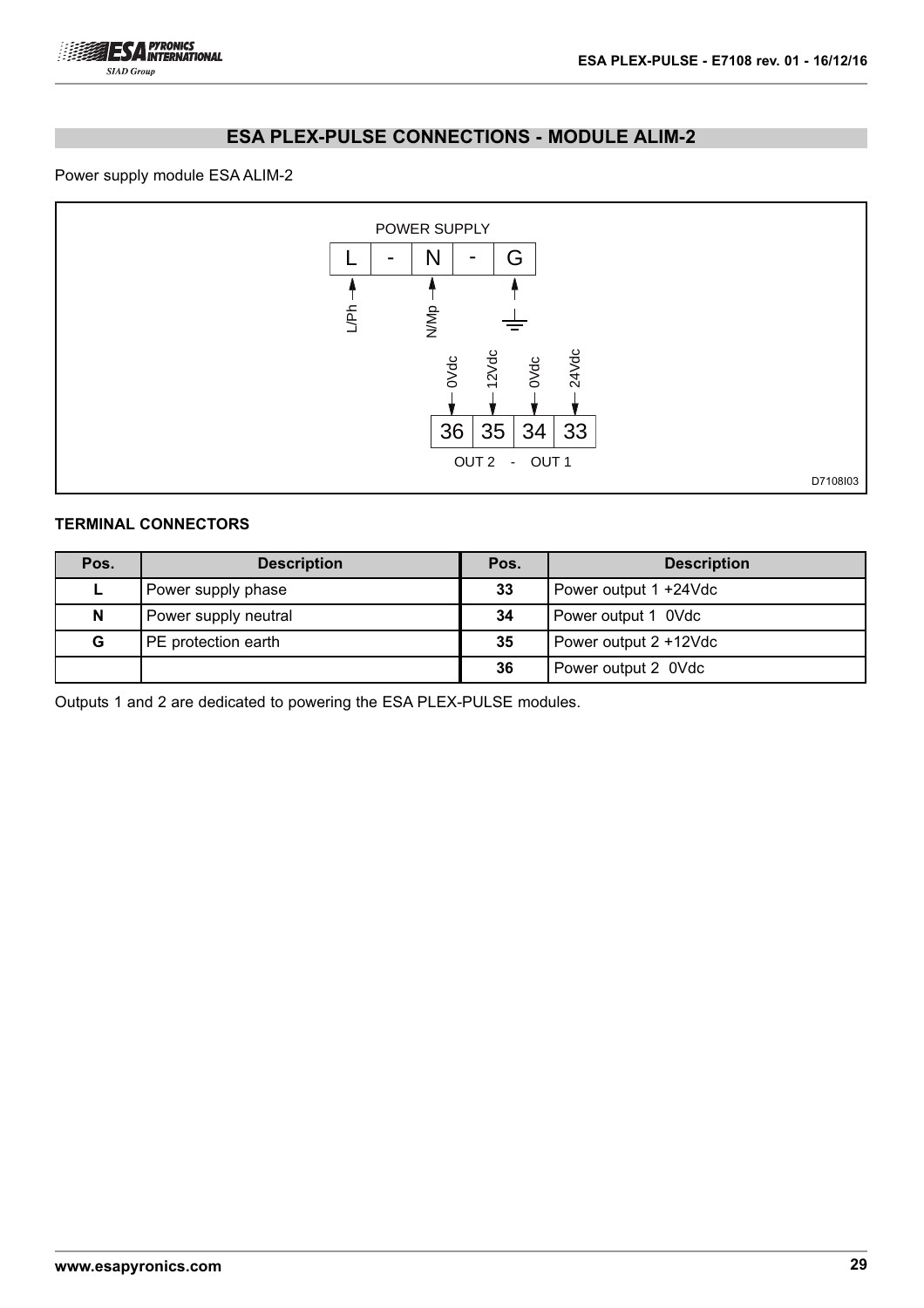## **ESA PLEX-PULSE CONNECTIONS - MODULE CPU**

#### Controller module ESA CPU PLEX PULSE



## **TERMINALS CONNECTORS**

| Pos. | <b>Description</b>                       | Pos. | <b>Description</b>                       |
|------|------------------------------------------|------|------------------------------------------|
| 33   | Power supply input 1 +24Vdc              | 52   | Negative output to ECS bus communication |
| 34   | Power supply input 1 0Vdc                | 55   | Ground communication input RS232         |
| 35   | Power supply input 2 +12Vdc              | 56   | Transmitting communication input RS-232  |
| 36   | Power supply input 2 0Vdc                | 57   | Receiving communication input RS-232     |
| 51   | Positive output to ECS bus communication | 58   | Positive (B) communication input RS-485  |
| 52   | Negative output to ECS bus communication | 59   | Negative (A) communication input RS-485  |
| 51   | Positive output to ECS bus communication | 60   | Ground communication input RS-485        |

The two output connectors of the ECS bus are in parallel.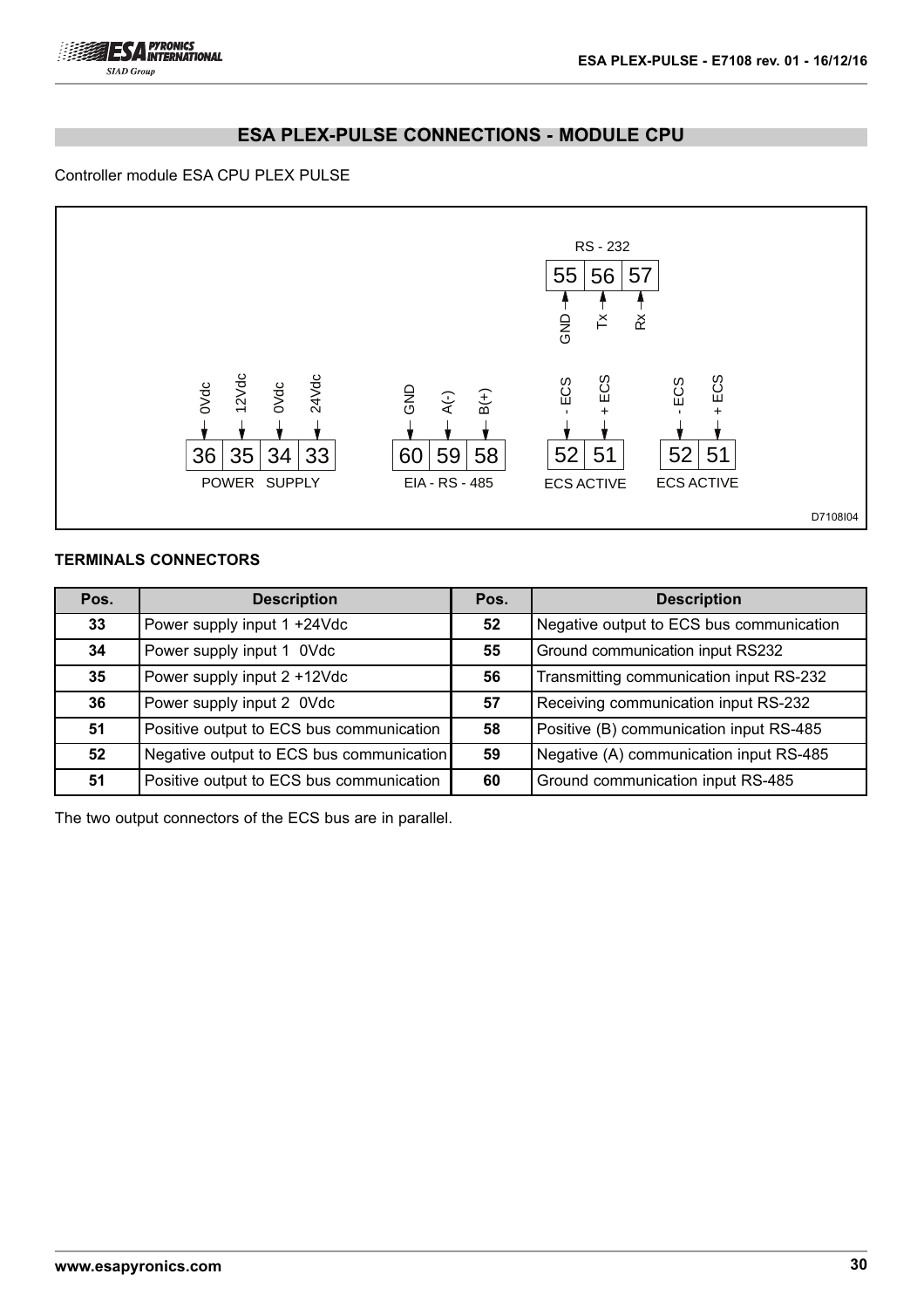

## **ESA PLEX-PULSE CONNECTIONS - MODULE D8IO**

## Digital 8 input-output module ESA D8IO



## **TERMINALS CONNECTORS**

| Pos.            | <b>Description</b>       | Pos.    | <b>Description</b>     |
|-----------------|--------------------------|---------|------------------------|
| 1               | Positive digital input 1 | 15      | Digital output 3 (COM) |
| $\mathbf{2}$    | Positive digital input 2 | 16      | Digital output 3 (NO)  |
| $3^{\circ}$     | Positive digital input 3 | 17      | Digital output 4 (COM) |
| 4               | Positive digital input 4 | 18      | Digital output 4 (NO)  |
| 5               | Positive digital input 5 | 19      | Digital output 5 (COM) |
| 6               | Positive digital input 6 | 20      | Digital output 5 (NO)  |
| 7               | Positive digital input 7 | 21      | Digital output 6 (COM) |
| 8               | Positive digital input 8 | $22 \,$ | Digital output 6 (NO)  |
| 30              | Negative digital inputs  | 23      | Digital output 7 (COM) |
| 11              | Digital output 1 (COM)   | 24      | Digital output 7 (NO)  |
| 12 <sub>2</sub> | Digital output 1 (NO)    | 25      | Digital output 8 (COM) |
| 13              | Digital output 2 (COM)   | 26      | Digital output 8 (NO)  |
| 14              | Digital output 2 (NO)    |         |                        |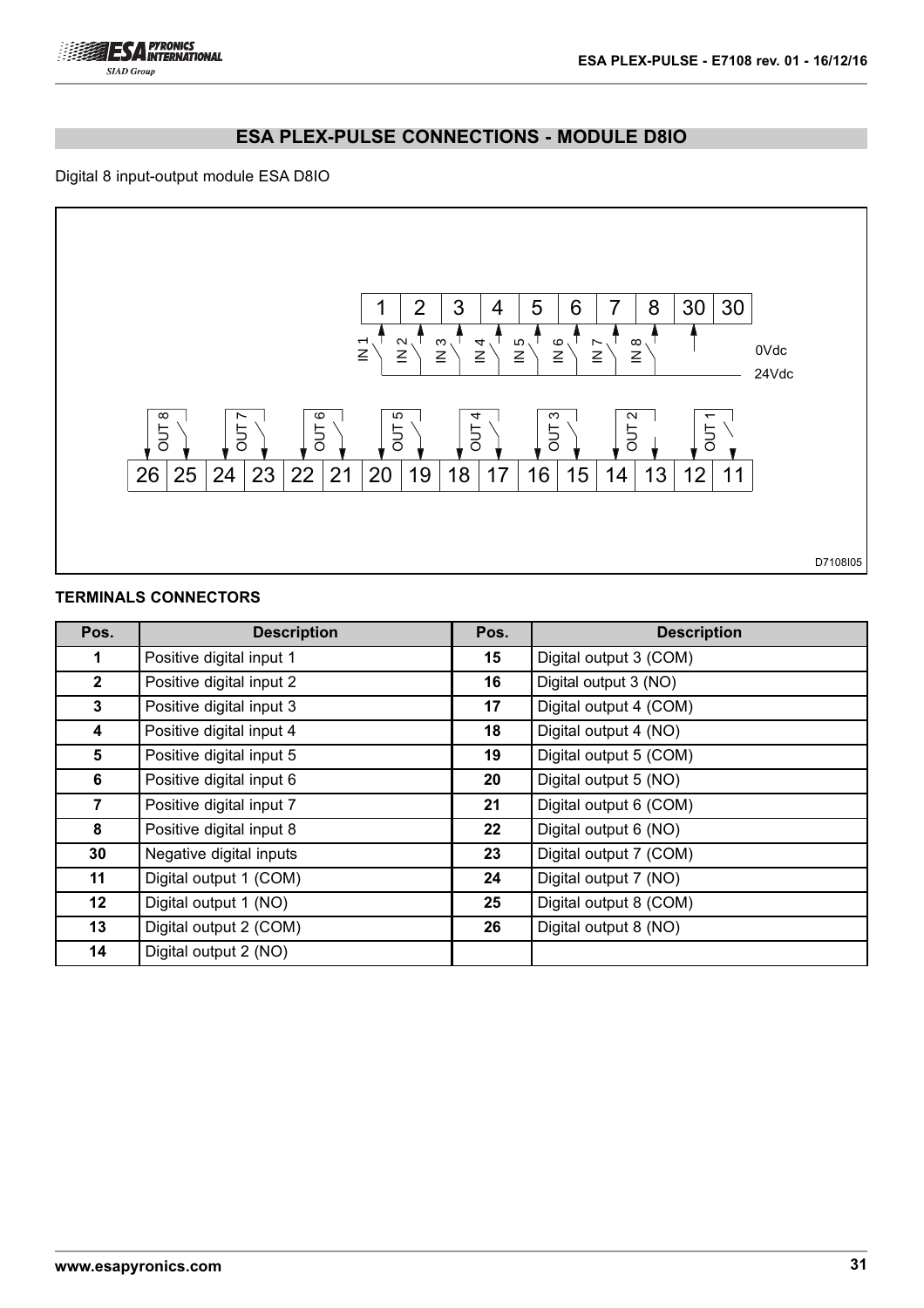

# **ESA PLEX-PULSE CONNECTIONS - MODULE A4I**

## Analogical 4 input module ESA A4I

| 42           | 41   |
|--------------|------|
|              |      |
| IM1          | InA1 |
| $\mathbf{I}$ | $+$  |
|              |      |
|              |      |
|              |      |

## **TERMINALS CONNECTORS**

| Pos. | <b>Description</b>        | Pos. | <b>Description</b>        |
|------|---------------------------|------|---------------------------|
| 41   | Positive analogic input 1 | 45   | Positive analogic input 3 |
| 42   | Negative analogic input 1 | 46   | Negative analogic input 3 |
| 43   | Positive analogic input 2 | 47   | Positive analogic input 4 |
| 44   | Negative analogic input 2 | 48   | Negative analogic input 4 |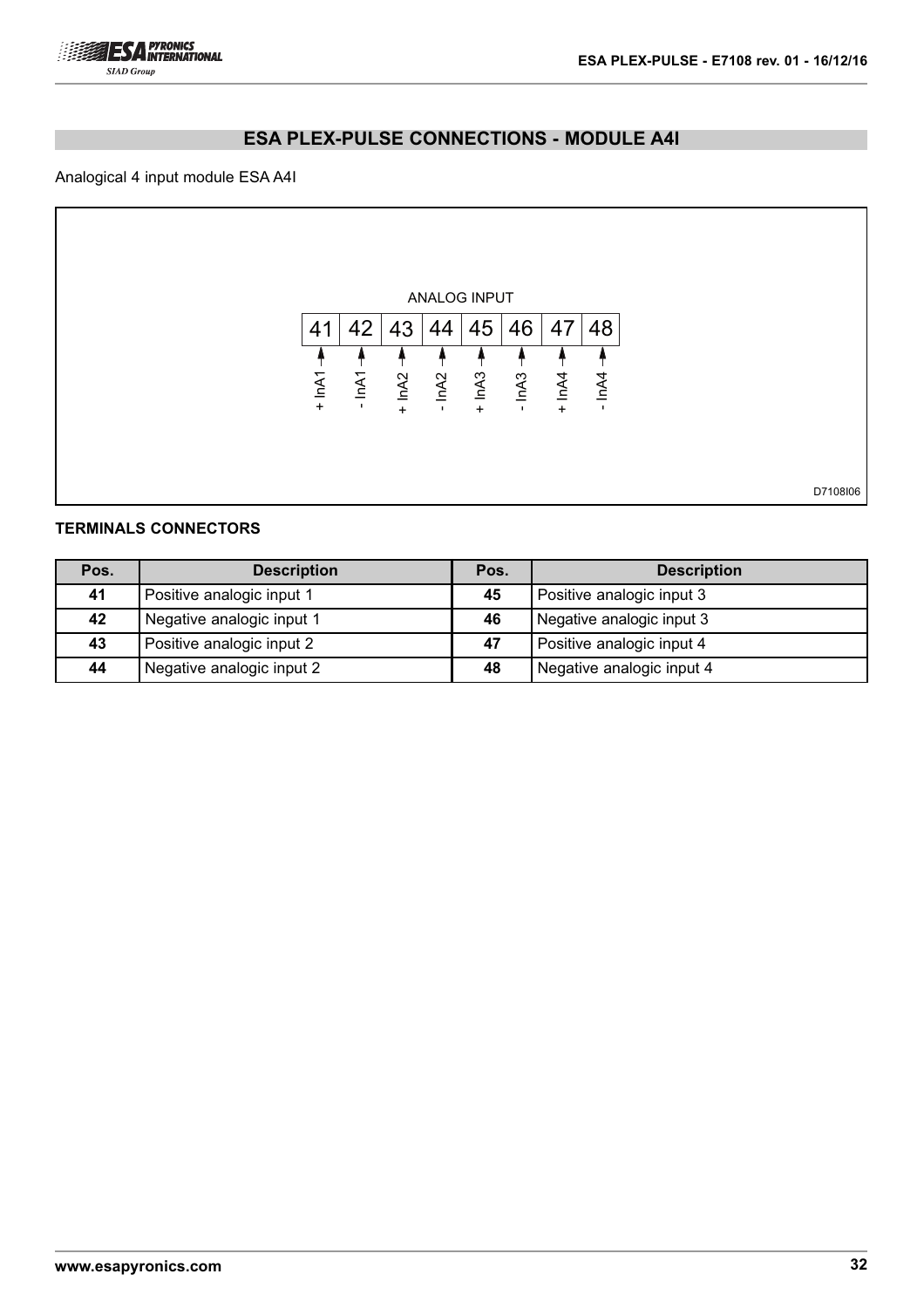

## **OVERALL DIMENSIONS**

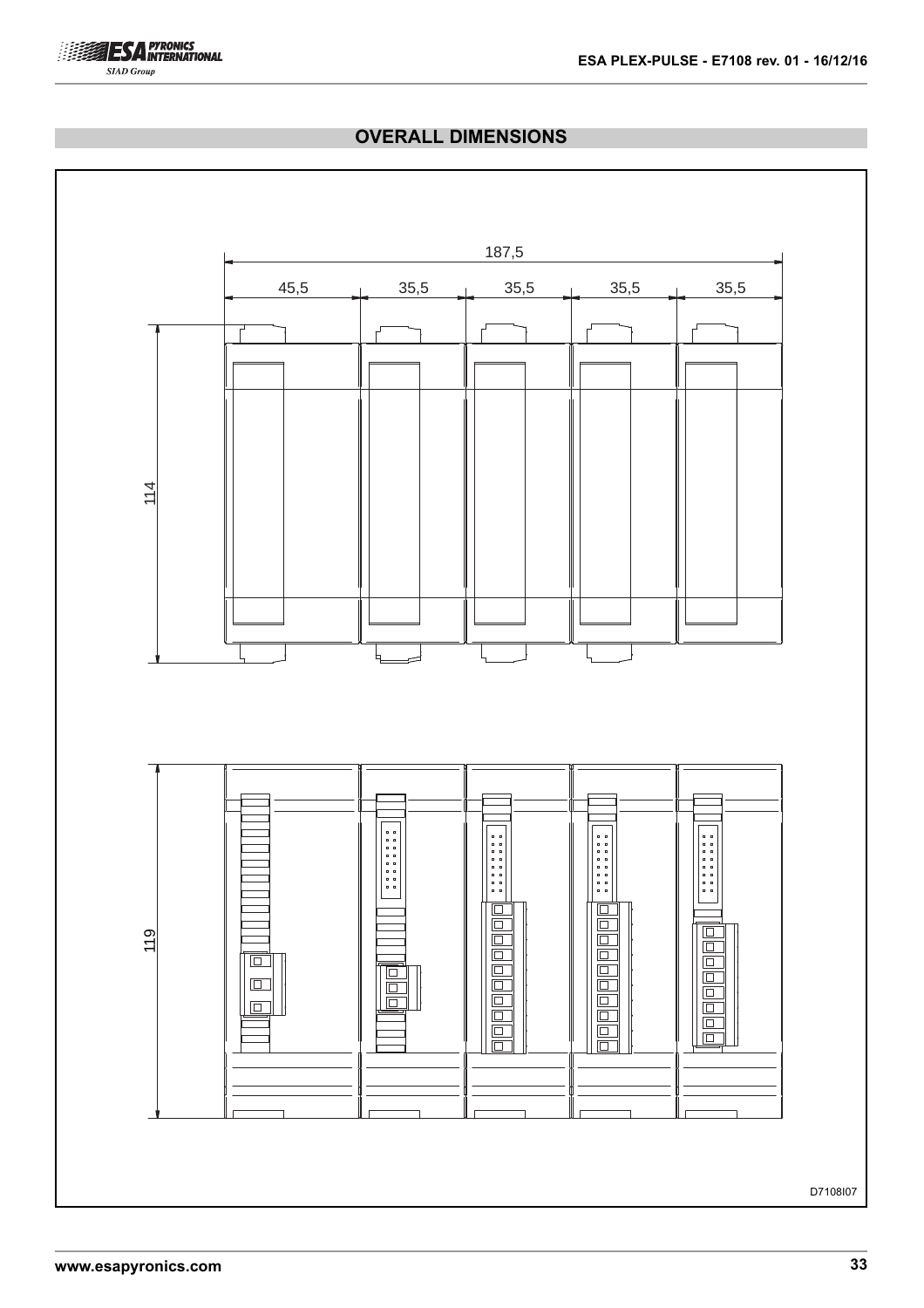| <b>ORDERING CODE</b>                   |            |    |    |    |    |         |                                                            |                   |
|----------------------------------------|------------|----|----|----|----|---------|------------------------------------------------------------|-------------------|
| <b>ESA PLEX-PULSE</b><br>02<br>01      | 03         | 04 | 05 | 06 | 07 | 08      | 12<br>09<br>10<br>11<br>13<br>14                           | $15$ 16           |
|                                        |            |    |    |    |    |         |                                                            |                   |
| <b>DEVICE VERSION</b>                  |            | 01 |    |    |    |         | <b>10 DEVICE MODBUS-RTU ADDRESS</b>                        |                   |
| Control by digital and analogic<br>I/O | <b>HWR</b> |    |    |    |    |         | From 001 to 254                                            | <b>XXX</b>        |
|                                        |            |    |    |    |    | 11      | <b>MODBUS-RTU PORT</b>                                     |                   |
| <b>BURNER NUMBER ZONE 1</b>            |            | 02 |    |    |    |         | RS-232 Port<br>RS-485 Port                                 | 2<br>4            |
| Burner number from 1 to 16             | XX         |    |    |    |    | $12 \,$ | <b>BAUDRATE MODBUS-RTU BUS</b>                             |                   |
| <b>BURNER NUMBER ZONE 2 (*)</b>        |            | 03 |    |    |    |         |                                                            |                   |
| Burner number from 0 to 16             | <b>XX</b>  |    |    |    |    |         | 4800 baud<br>9600 baud<br>19200 baud                       | 4<br>9<br>1       |
| <b>BURNER NUMBER ZONE 3 (*)</b>        |            | 04 |    |    |    | 13      | <b>MODBUS-RTU</b>                                          |                   |
| Burner number from 0 to 16             | <b>XX</b>  |    |    |    |    |         | <b>COMUNICAZIONE TIMEOUT</b>                               |                   |
|                                        |            |    |    |    |    |         | Timeout function disable                                   | 0                 |
| <b>BURNER NUMBER ZONE 4 (*)</b>        |            | 05 |    |    |    |         | 2 seconds<br>5 seconds                                     | 1<br>2            |
| Burner number from 0 to 16             | <b>XX</b>  |    |    |    |    |         | 10 seconds<br>20 seconds                                   | 3<br>4            |
| <b>BAUD-RATE ON ECS BUS</b>            |            | 06 |    |    |    |         |                                                            |                   |
| 4800 baud                              | 4          |    |    |    |    | 14      | <b>DATA FORMAT</b>                                         |                   |
| 9600 baud<br>19200 baud                | 9<br>1     |    |    |    |    |         | Type data 4                                                | 4<br>5            |
|                                        |            |    |    |    |    |         | Type data 5<br>Type data 6                                 | 6                 |
| <b>AUTOMATIC UNLOCK ATTEMPT</b>        |            | 07 |    |    |    |         |                                                            |                   |
| From 0 to 5                            | 0          |    |    |    |    | 15      | <b>DEVICE TYPE CONTROLLED</b>                              |                   |
| <b>MANUAL CONTROL</b>                  |            | 08 |    |    |    |         | ESA ESTRO vers. 2.0 e 2.1<br>ESA ESTRO vers. 2.2           | 1<br>$\mathbf{2}$ |
| <b>TIME-OUT</b>                        |            |    |    |    |    |         |                                                            |                   |
| From 0 to 120 minutes                  | <b>XXX</b> |    |    |    |    | 16      | <b>ANALOGIC INPUTS TYPE</b><br><b>Only for version HWR</b> |                   |
| <b>NUMBER OF FILTERED</b>              |            | 09 |    |    |    |         | $0-20mA$                                                   | 0                 |
| <b>NO-RESPONSE</b>                     |            |    |    |    |    |         | 4-20mA<br>$0-10V$                                          | 4<br>1            |
| From 1 to 5                            | x          |    |    |    |    |         |                                                            |                   |

(\*) the value 0 means that the zone is not controlled or doesn't exist.

**ESA PYRONICS**<br> **ESA INTERNATIONAL SIAD Group**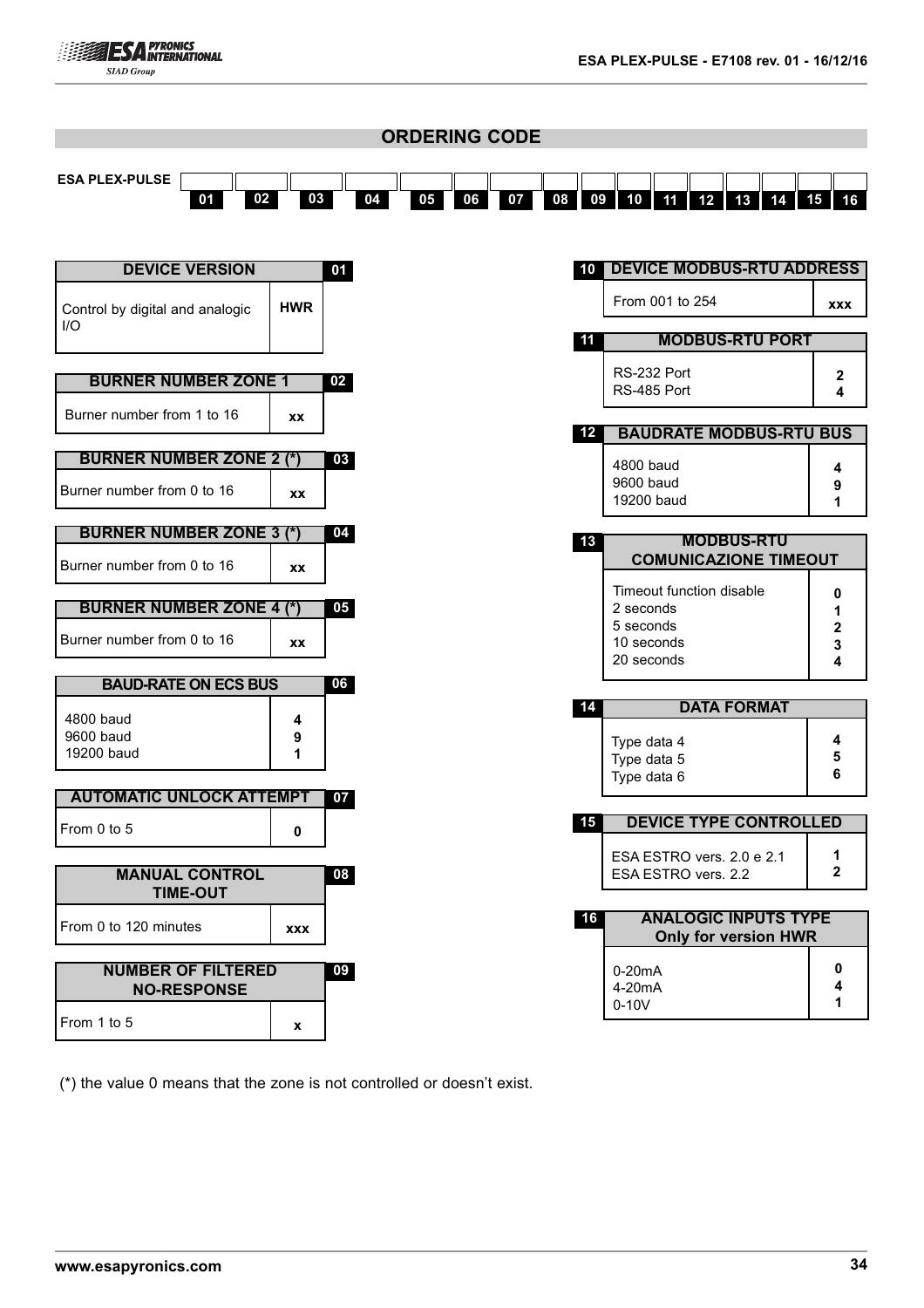# **ACCESSORIES**

## **PULSE FIRING BURNER INDICATOR ESA DISPLAY UNIT**

ESA DISPLAY UNIT is a display that allows you to view the status of burners operated pulse logic with ESA PLEX-PULSE HWR version.

ESA DISPLAY UNIT indicates in detail the on or off state for each burner and possibly the type of lockout. In this way, the operator can easily analyze the operation of the furnace.

### **APPLICATIONS**

■ Optional display for ESA PLEX-PULSE version HWR device

■ Display of detailed burner status for each regulation zone.

## **CHARACTERISTICS**

#### **GENERAL:**

| Supply voltage:                                    | 24Vdc                 |
|----------------------------------------------------|-----------------------|
| Display dimensions:                                | 3.5"                  |
| ■ Maximum absorption:                              | 5 VA                  |
| Operation temperature:                             | $0+60$ °C             |
| Storage temperature:                               | $-10+70$ °C           |
| $\blacksquare$ Weight:                             | 500 <sub>g</sub>      |
| PLEX-PULSE communication:                          | RS-485                |
| $\blacksquare$ Fixing:                             | in front of the panel |
| ■ Mounting position:                               | any                   |
| ■ Protection degree:                               | IP6x                  |
| Working environment: Non suitable for explosive or |                       |

working environment: Non corrosive environments

#### **DESCRIPTION**

ESA DISPLAY UNIT completes ESA PLEX-PULSE HWR version allowing the user to have the supervision of the combustion plant under control.

ESA PLEX-PULSE-HWR controls the burner functioning according to the analogic inputs. For each zone it has cumulative outputs for the signaling of burner on and burner in lockout inside the zone without giving details regarding how many and which are the burners that are signaled by these outputs.

ESA DISPLAY UNIT allows to display in real time everything that is happening in the single zone, displaying the burner state among: off, on at minimum power, on at maximum power or possibly, in lockout.

The graphic set-up of the burners on the page allows the operator to understand the pulse command of the burners and assess whether the rotation is correct.





ESA DISPLAY UNIT is a display unit and does not allow any change to the operation of ESA PLEX-PULSE therefore there is a specific configuration software.

The device communicates with ESA PLEX-PULSE via RS485 serial communication to instantaneously read the state of each burner.